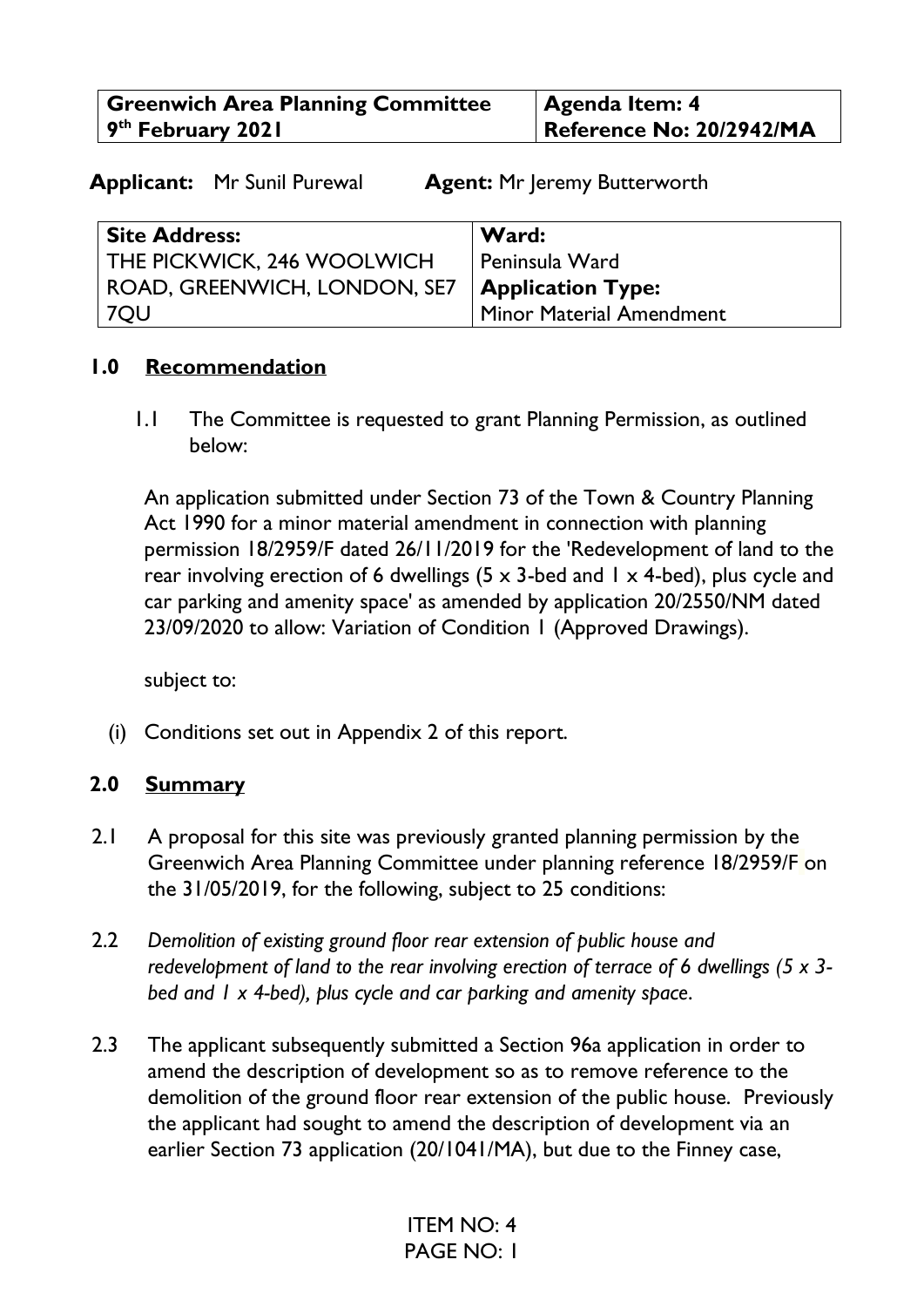which confirmed that this fell outside of the remit of a Section 73 application, this application was withdrawn.

- 2.4 The applicant now proposes to vary Condition 1 (Approved Drawings) which would allow for the following changes to the scheme:
	- **-** Retention of ground floor rear extension of public house
	- **-** Reduction of car parking spaces from 9 to 4
	- **-** Relocation of some of cycle parking [10 spaces]
	- **-** Relocation of the residential refuse and recycling store
	- **-** Addition of 2 rising bollards
	- **-** Relocation of 1 proposed new tree
- 2.5 Detailed below is a summary of the application:

| <b>The Site -</b>              |                                           |
|--------------------------------|-------------------------------------------|
| Site Area $(m2)$               | 1130m <sup>2</sup>                        |
|                                |                                           |
| <b>Heritage Assets</b>         | 100m from the Grade II Listed former East |
|                                | <b>Greenwich Fire Station.</b>            |
| <b>Tree Preservation Order</b> | N/A                                       |
| <b>Flood Risk Zone</b>         | Zone 3                                    |

| <b>Proposal</b>         |           |  |
|-------------------------|-----------|--|
| <b>Building Height</b>  | 8m        |  |
|                         |           |  |
| No. of storeys          | 3 storeys |  |
| Flor area (GEA) $(m^2)$ | 595.5 sqm |  |

| <b>Non-Residential Uses</b> |                                                                    |
|-----------------------------|--------------------------------------------------------------------|
| <b>Existing Use(s)</b>      | Vacant Class A4 (public house) and Class CI<br>(bed and breakfast) |

| <b>Public Consultation</b> |                                                 |
|----------------------------|-------------------------------------------------|
| Number in Support          |                                                 |
| Number of objections       | 9 on 20/1041/MA [withdrawn]                     |
|                            | 4 on 20/2942/MA [current application]           |
|                            | Given that the earlier withdrawn Section 73     |
|                            | application is identical to the current Section |
|                            | 73 application all of the objections received   |
|                            | for both applications have been taken into      |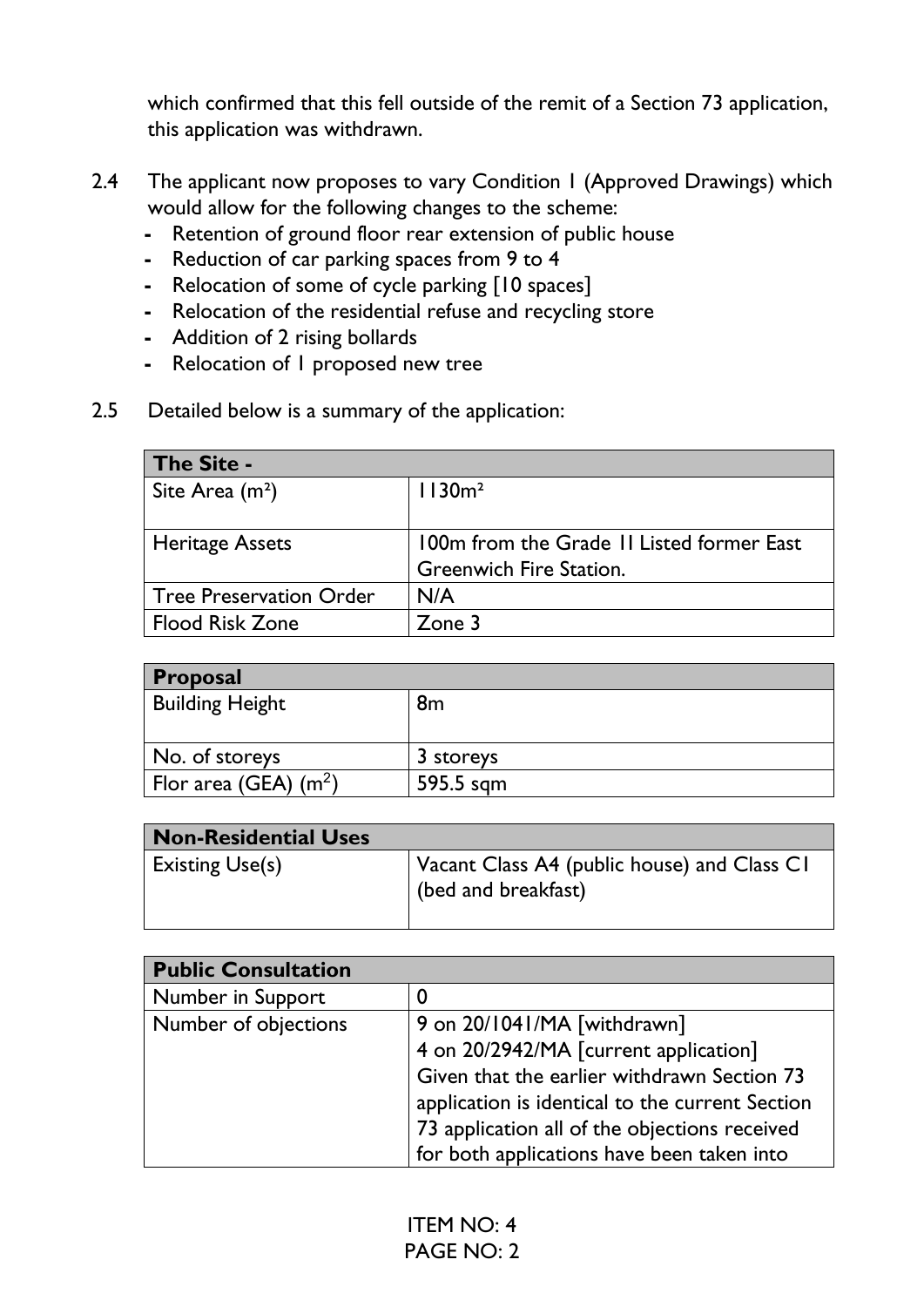|                    | account in this instance. It is noted that the<br>individuals who have objected to the current<br>Section 73 application also objected to the<br>original Section 73 application. Further details<br>in relation to this are set out in the planning<br>history section of this report.                                                                                                                                                                                                                                                                                                                                   |
|--------------------|---------------------------------------------------------------------------------------------------------------------------------------------------------------------------------------------------------------------------------------------------------------------------------------------------------------------------------------------------------------------------------------------------------------------------------------------------------------------------------------------------------------------------------------------------------------------------------------------------------------------------|
| Main issues raised | Overlooking/loss of privacy;<br>Loss of trees;<br>Lack of screening;<br>Loss of Parking;<br>Noise and Disturbance;<br>Loss of Habitats;<br>Hazard for both vehicles and pedestrians due<br>to retention of rear extension.<br><b>Officers Comment:</b> some of the objections<br>relate to the approved dwellings in terms of<br>overlooking, loss of light, loss of habitats,<br>screening etc, however there are no changes<br>proposed to the dwellings granted under<br>18/2959/F within the current planning<br>application. This is further discussed in the<br>Principle of Development section of this<br>report. |

2.6 The application is considered acceptable and is recommended for approval, subject to the conditions listed in Appendix 2.

## **3.0 Site and surroundings (in detail)**

- 3.1 The application relates to the existing Pickwick Arms Public House, which is a three storey building (including mansard roof) with a large ground floor rear extension, and a large garden to the rear. The site is located on the southern side of Woolwich Road, adjacent to a row of two storey terraces dwelling houses.
- 3.2 The existing building is now vacant however, it was formerly used as a public house with bedsit accommodation to the rear. The public houses dates back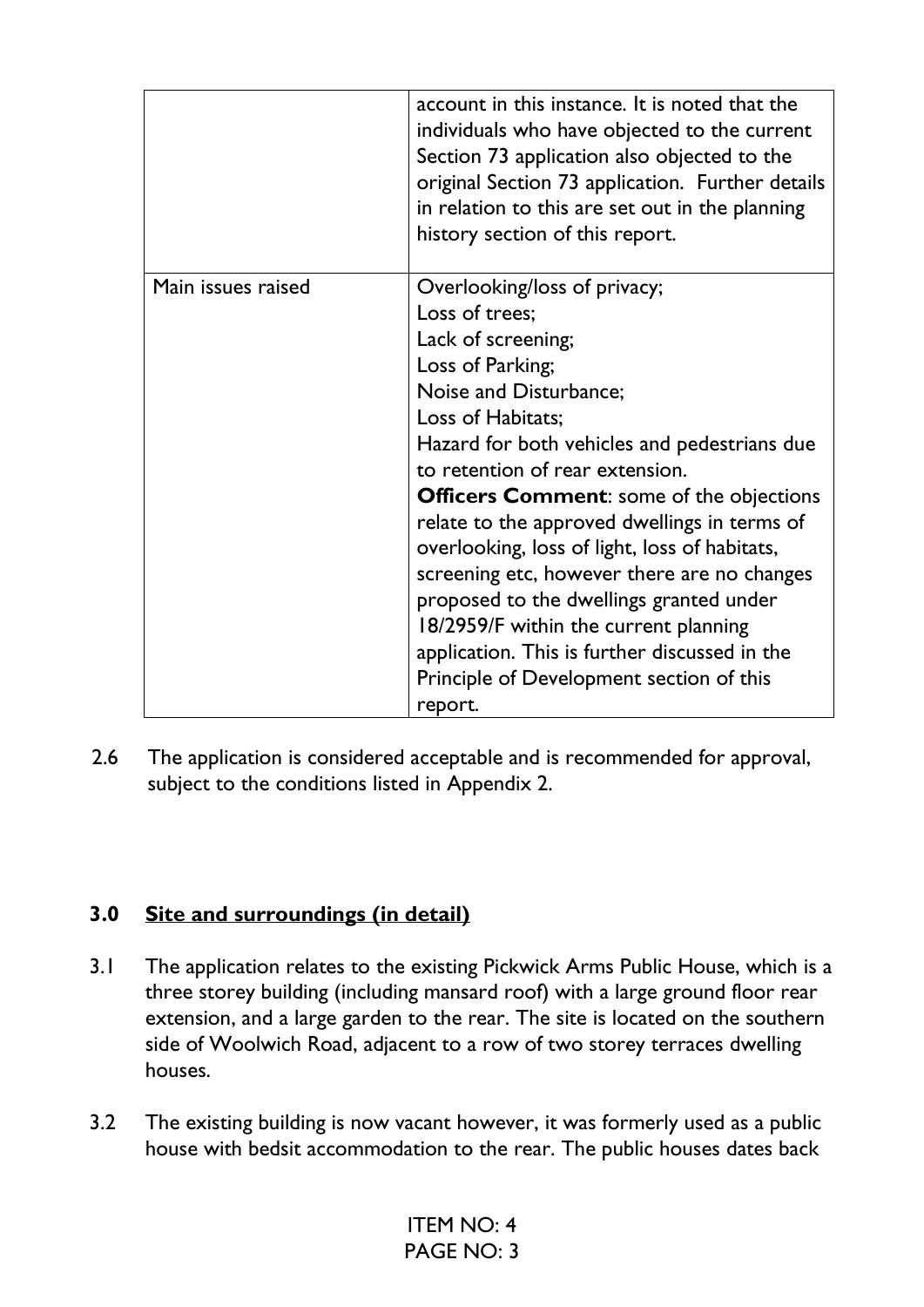to the1830s and was rebuilt in 1862. The existing building makes a positive contribution to Woolwich Road with an attractive wrap around ground floor frontage. The character of the surrounding area is mixed in nature, with the southern side of Woolwich Road predominantly comprising residential dwellings with long linear gardens and the northern side dominated by large retail warehouses. There is also a three-storey block of flats to the east of the site, on Victoria Way. The site is not located within a town centre, but lies just outside the Charlton Riverside Masterplan (northern side of Woolwich Road).

- 3.3 The site is not within a conservation area and there are no listed buildings in the immediate vicinity, however the site is 100m east of the former east Greenwich Fire Station, a grade II listed building.
- 3.4 The site is located approximately 700m from Charlton Railway Station and is within walking distance of 8 bus routes. The site therefore has good access to public transport having a Public Transport Accessibility Level (PTAL) of 4 on a scale of 1 to 6, (where 6 is considered excellent). 3.5 The site is located in flood zone three.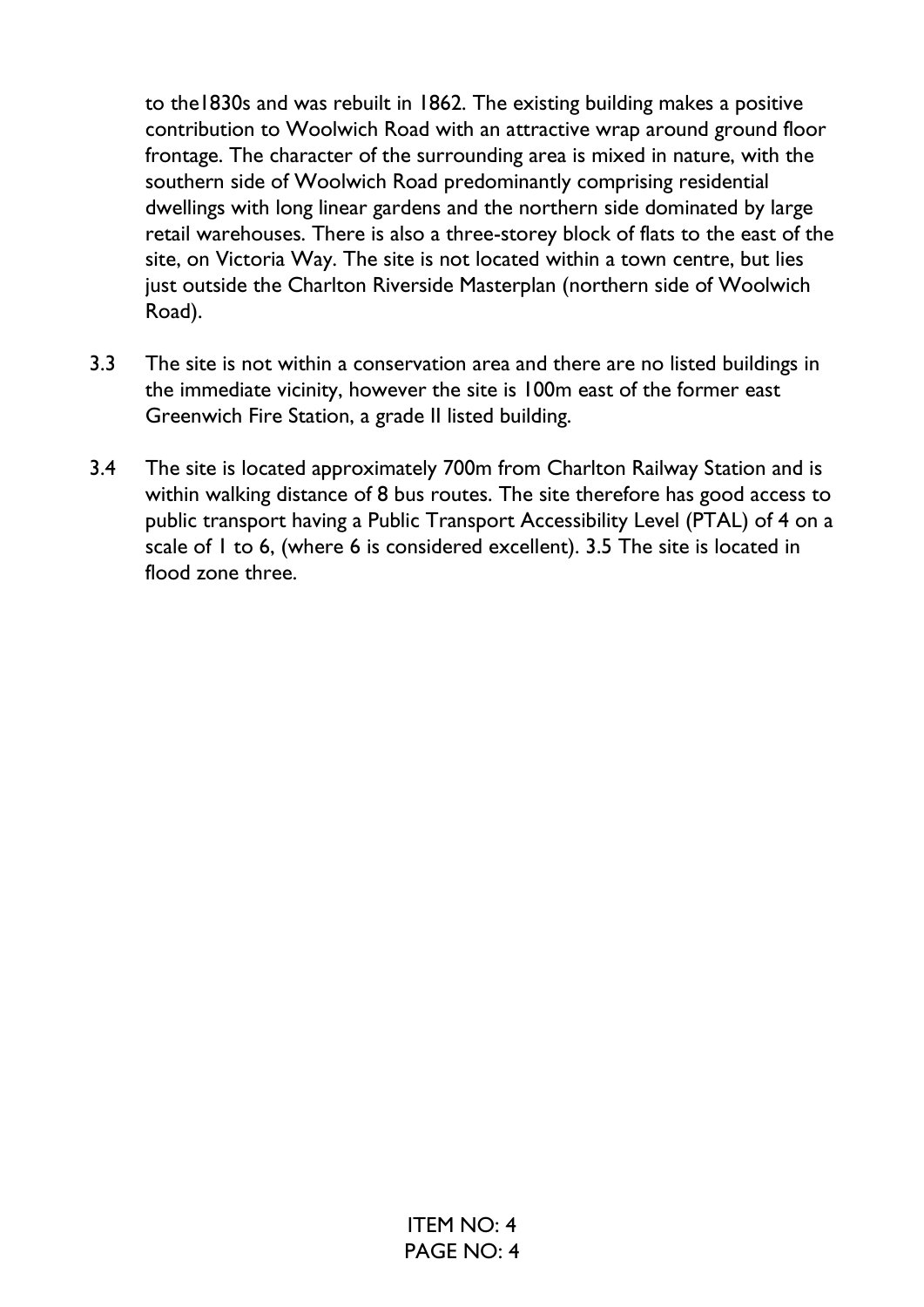

**Figure 1: Site Plan** 

# **4.0 Relevant Planning History**

- 4.1 **20/2550/NM –** An application submitted under Section 96a of the Town & Country Planning Act 1990 for a non material amendment in connection with planning permission 18/2959/F, dated 31/05/2019 for the Demolition of existing ground floor rear extension of public house and redevelopment of land to the rear involving erection of terrace of 6 dwellings (5  $\times$  3-bed and 1  $\times$ 4-bed), plus cycle and car parking and amenity space to allow: An amendment to the description of development to read 'Redevelopment of land to the rear involving erection of 6 dwellings (5  $\times$  3-bed and 1  $\times$  4-bed), plus cycle and car parking and amenity space'. **Approved, 23/09/2020**
- 4.2 **20/1041/MA** An application submitted under Section 73 of the Town & Country Planning Act 1990 for a minor material amendment in connection with the planning permission 18/2959/F, dated 31/05/2019 for the demolition of existing ground floor rear extension of public house and redevelopment of land to the rear involving erection of terrace of 6 dwellings (5  $\times$  3-bed and 1  $\times$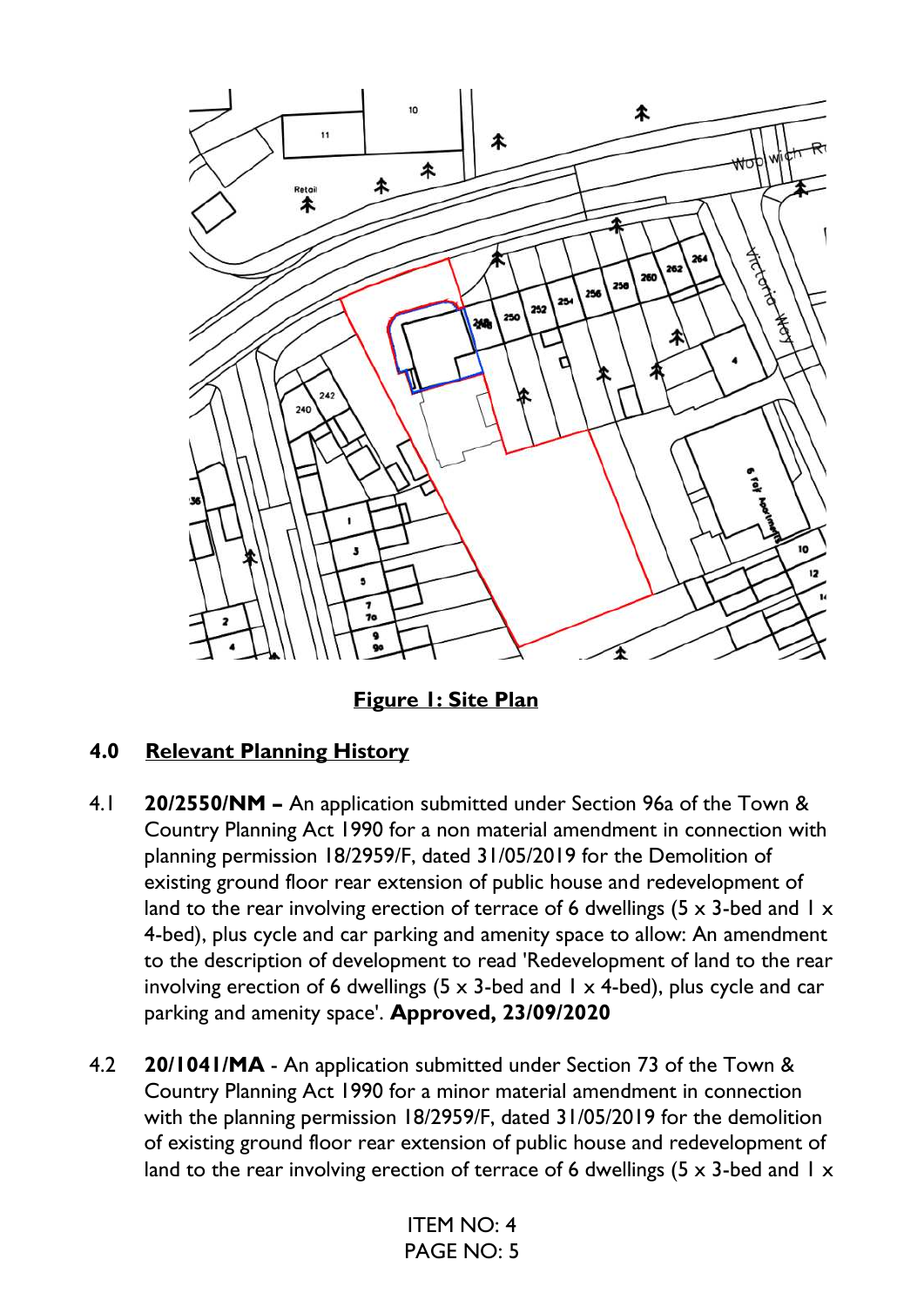4-bed), plus cycle and car parking and amenity space. **Withdrawn, 23/09/2020**

- 4.3 **20/1300/F**  Refurbishment of the existing public house and associated B&B accommodation and demolition of existing land to at the rear of the property. Construction of a 4 storey aparthotel [C1 use] with an office unit [B1 use] at ground floor level. The aparthotel would be linked to the existing public house and B&B at first floor level. **Under Assessment**
- 4.4 **20/0167/NM** An application submitted under Section 96a of the Town & Country Planning Act 1990 for a non-material amendment in connection with the planning permission 18/2959/F, dated 31/05/2019 for the Demolition of existing ground floor rear extension of public house and redevelopment of land to the rear involving erection of terrace of 6 dwellings (5  $\times$  3-bed and 1  $\times$ 4-bed), plus cycle and car parking and amenity space to allow: Variation to Condition 15 (Bat Roost Assessment). **Refused, 26/02/2020**
- 4.5 **18/2959/F** Demolition of existing ground floor rear extension of public house and redevelopment of land to the rear involving erection of terrace of 6 dwellings (5  $\times$  3-bed and 1  $\times$  4-bed), plus cycle and car parking and amenity space. **Approved 31/05/2019**

## **5.0 Proposals (in detail)**

- 5.1 The current application seeks to amend the development proposals for the site, which were originally granted under application 18/2959/F. As such instead of demolishing the existing ground floor rear extension attached to the former public house it is now proposed to retain it, whilst still redeveloping the rear of site with six terrace dwellings and associated car parking, cycle spaces and refuse storage. These dwellings are the same as those approved under application 18/2959/F and are family sized units consisting of  $5 \times 3$  bed and  $1 \times 4$  bed. The dwellings are to be sited at the rear of the site, on the former pub garden. Each dwelling will benefit from a private garden and complies with the space standards as set out in the Nationally Described Space Standards.
- 5.2 As the applicant now proposes to retain the rear extension to the public house the level of car parking proposed has been reduced from 9 spaces to 4, the location of the refuse and recycling bins for the residential units have been relocated and the location of the cycle spaces has also been amended.

### **6.0 Consultation**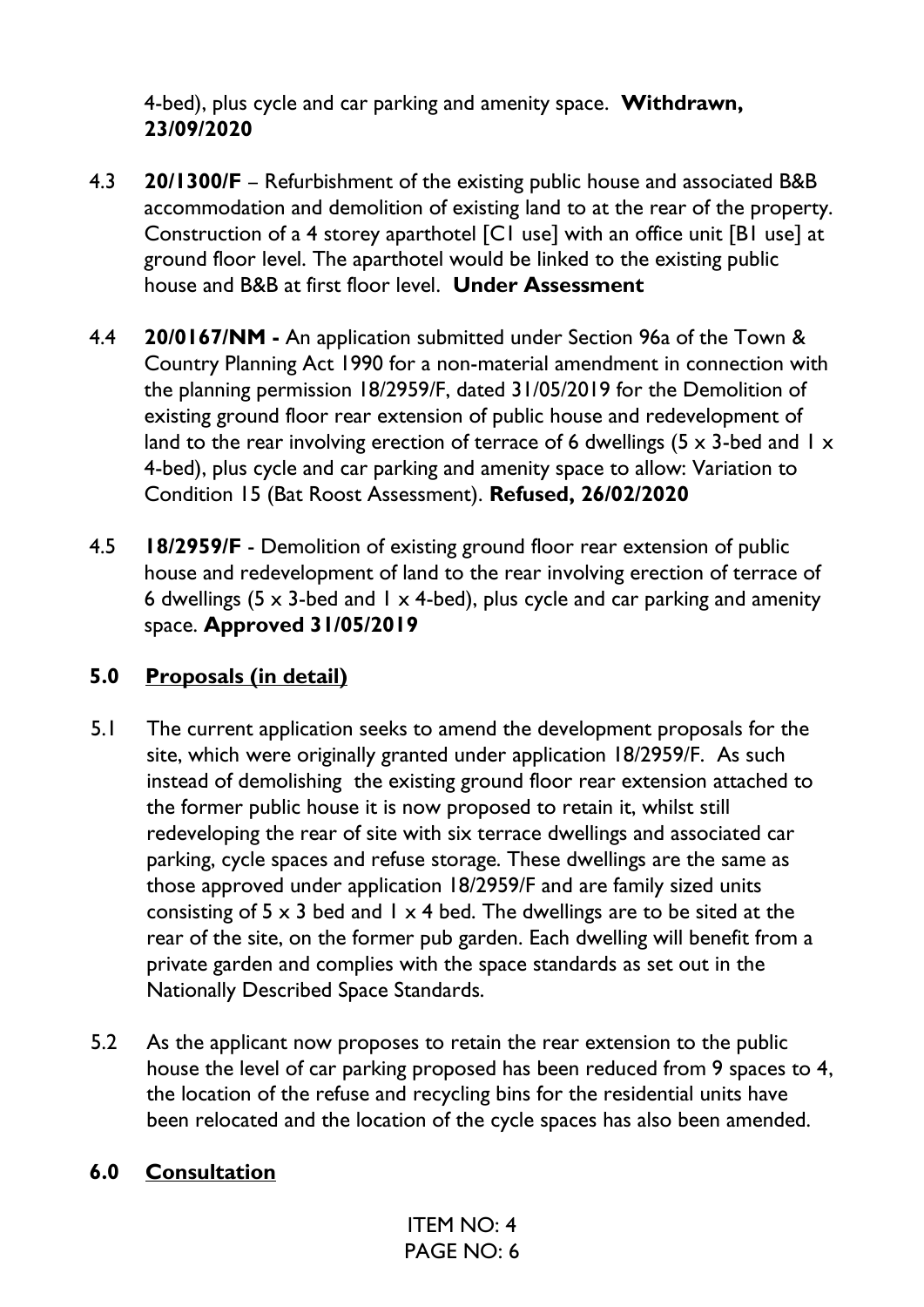6.1 The application since being submitted in September 2020 has been subject of public consultation, comprising of a site notice, together with 32 consultation letters to neighbouring properties. Statutory bodies were also consulted.

## 6.2 **Statutory Consultees**

6.2.1. A summary of the consultation responses received along with the officer comments are set out in table below:

| <b>Details of</b><br>Representation | <b>Summary of Comments</b>                                                                                                                                                                                                                                                                                                                                                                                  | Officer's<br>comments                                                                                                                                                                                                            |
|-------------------------------------|-------------------------------------------------------------------------------------------------------------------------------------------------------------------------------------------------------------------------------------------------------------------------------------------------------------------------------------------------------------------------------------------------------------|----------------------------------------------------------------------------------------------------------------------------------------------------------------------------------------------------------------------------------|
| Local Ward<br>Councillors           | No comments received.                                                                                                                                                                                                                                                                                                                                                                                       | N/A                                                                                                                                                                                                                              |
| <b>TFL</b>                          | <b>Car Parking</b><br>It is noted that there are four car<br>parking spaces. Taking into<br>consideration the sites location<br>within an opportunity area and<br>public transport accessibility, TfL<br>strongly encourages the proposed<br>development to be car-free.                                                                                                                                    | A reduction in<br>car parking is<br>supported at this<br>location and<br>given that the<br>dwellings are<br>family style units<br>it is envisaged                                                                                |
|                                     | It is noted that with the retention<br>of the rear extension, there is less<br>space for vehicle manoeuvres<br>associated with the residential<br>development. It is also noted<br>there are two rising bollards to be<br>installed to control access to the<br>residential parking. The applicant<br>should demonstrate how any<br>vehicle movement at this site can<br>be undertaken safely, in line with | that some level<br>of car parking is<br>required and<br>therefore a car<br>free development<br>is not supported<br>in this instance.<br>The rising<br>bollards are to<br>ensure that the<br>rear car parking<br>is for residents |
|                                     | the Mayor's Vision Zero<br>approach.<br><b>Cycle Parking</b><br>It is noted that there are 20 cycle<br>parking spaces with 10 spaces in<br>the form of Sheffield stands                                                                                                                                                                                                                                     | use only and also<br>controls the<br>number of<br>vehicular<br>movements.<br>Access to the<br>rear of the site is                                                                                                                |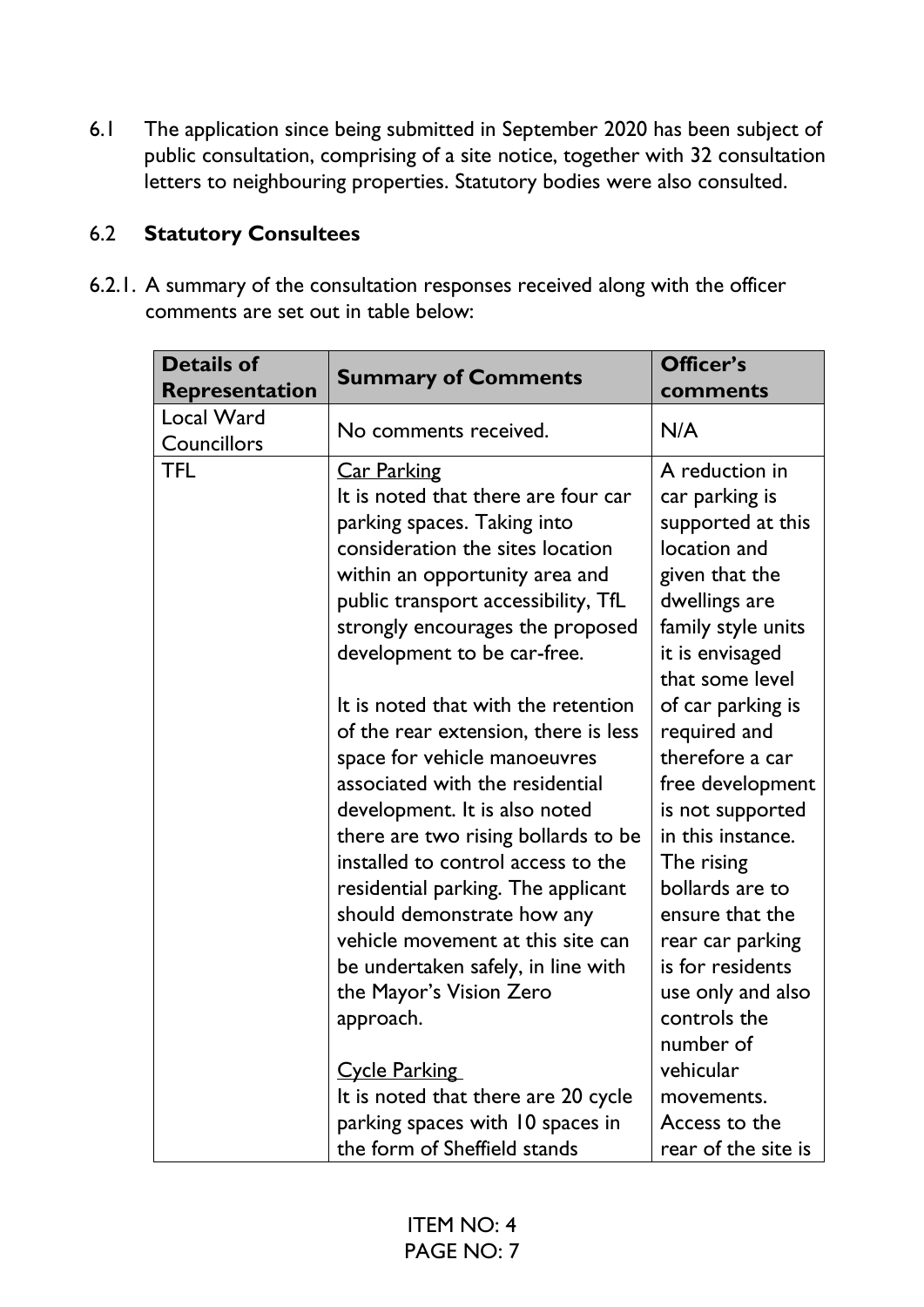| however it is unclear the form of<br>the other 10 cycle spaces. | for car use only<br>as refuse vehicles |
|-----------------------------------------------------------------|----------------------------------------|
|                                                                 | will collect from                      |
| In line with ItPLP T5, all cycle                                | the roadside. The                      |
| parking should be designed in line                              | applicant has                          |
| within London Cycle Design                                      | provided 10                            |
| Standards (LCDS). From the                                      | short stay cycle                       |
| information presented, TfL are                                  | space to the                           |
| not able to confirm that the cycle                              | front of the site                      |
| parking provision is in accordance                              | [for public house                      |
| with the LCDS. Further detail on                                | use] and 10 long                       |
| cycle parking is required.                                      | terms spaces to                        |
|                                                                 | the rear of the                        |
| Any car parking provision that is                               | site for the                           |
| to be provide should have active                                | residential                            |
| electric vehicle charging facilities.                           | accommodation.                         |
| <b>Delivery and Servicing</b>                                   | A condition will                       |
| No information has been provided                                | be attached to                         |
| on the proposed delivery and                                    | any grant of                           |
| servicing arrangements. It is                                   | planning                               |
| therefore not clear how the                                     | permission                             |
| proposed amendments, which                                      | stating that the                       |
| includes the retention of the rear                              | long term spaces                       |
| extension of the public house and                               | are to be                              |
| relocation of the residential refuse                            | covered and                            |
| and recycling store.                                            | secure.                                |
| Due the narrow access to the site,                              | The issue of                           |
| it is imperative that reversing onto                            | servicing was                          |
| Woolwich Road should not occur                                  | considered as                          |
| as part of delivery and servicing.                              | part of the                            |
|                                                                 | original 2018                          |
| Information on the delivery and                                 | application and                        |
| servicing movements associated                                  | was deemed                             |
| with this development should be                                 | acceptable. This                       |
| provided.                                                       | remains the case                       |
|                                                                 | under the                              |
|                                                                 | current                                |
|                                                                 | application. In                        |
|                                                                 | coming to this                         |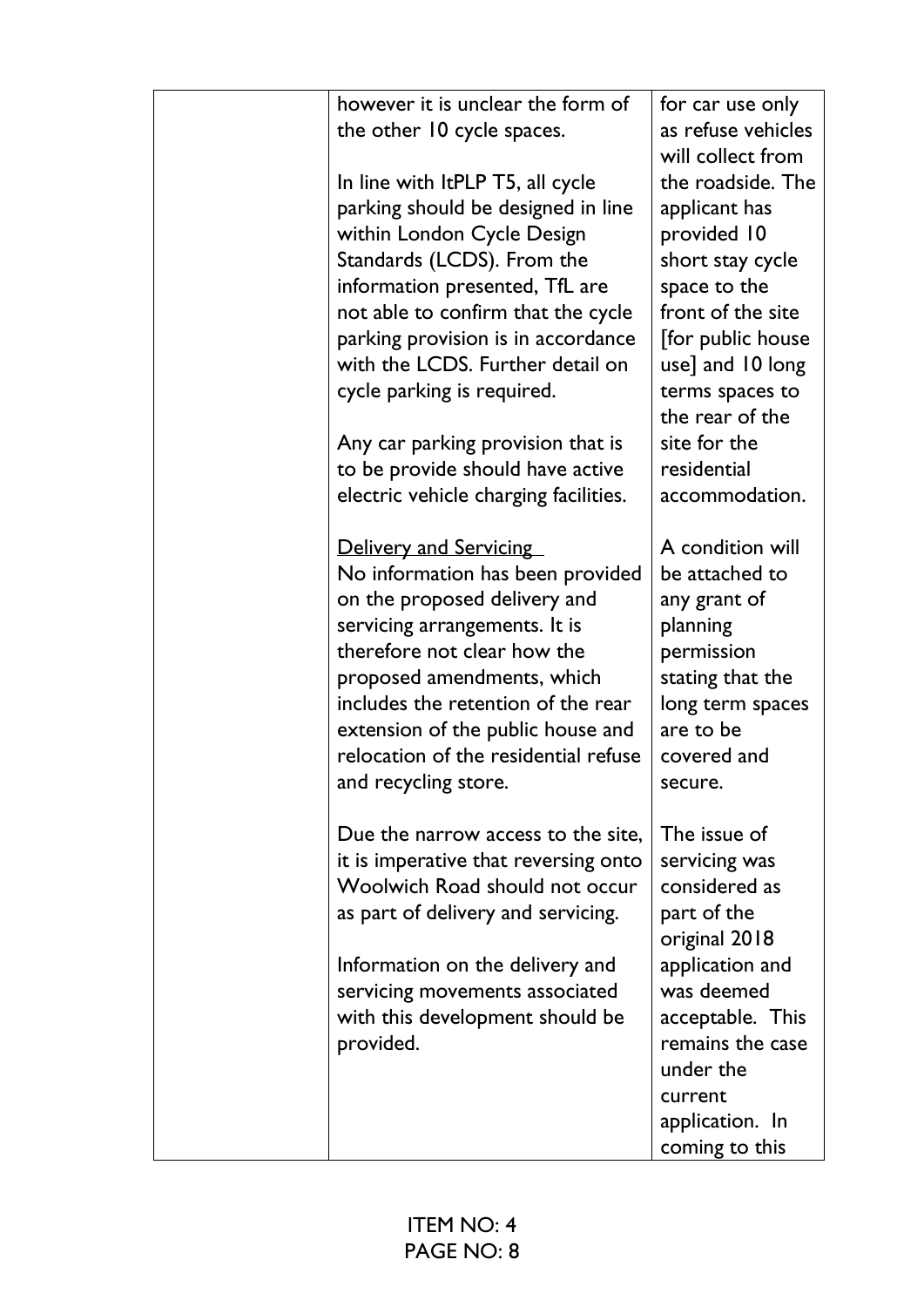|  | conclusion it was<br>noted that a<br>refuse collection<br>vehicle already<br>stops in front of<br>the adjacent<br>houses at 248-<br>264 Woolwich<br>Road, so it is<br>anticipated that<br>the development<br>could be serviced<br>from the same<br>vehicle. |
|--|-------------------------------------------------------------------------------------------------------------------------------------------------------------------------------------------------------------------------------------------------------------|
|  | There is already<br>a dropped kerb                                                                                                                                                                                                                          |
|  | access to the                                                                                                                                                                                                                                               |
|  | site, which will                                                                                                                                                                                                                                            |
|  | be utilised by                                                                                                                                                                                                                                              |
|  | delivery vehicles.<br>Larger vehicles                                                                                                                                                                                                                       |
|  | will park on-                                                                                                                                                                                                                                               |
|  | street, which is                                                                                                                                                                                                                                            |
|  | the current                                                                                                                                                                                                                                                 |
|  | situation for all                                                                                                                                                                                                                                           |
|  | deliver vehicles                                                                                                                                                                                                                                            |
|  | attending existing                                                                                                                                                                                                                                          |
|  | residential                                                                                                                                                                                                                                                 |
|  | properties.                                                                                                                                                                                                                                                 |

6.3 Local amenity groups the East Greenwich Residents Association and Charlton Central Residents Association were also consulted, no responses were received.

## 6.4 **Local Residents**

6.5 A summary of the consultation responses received from local residents, along with the officer comments are set out in table below. As stated earlier in the report Officers have taken into consideration those objections that were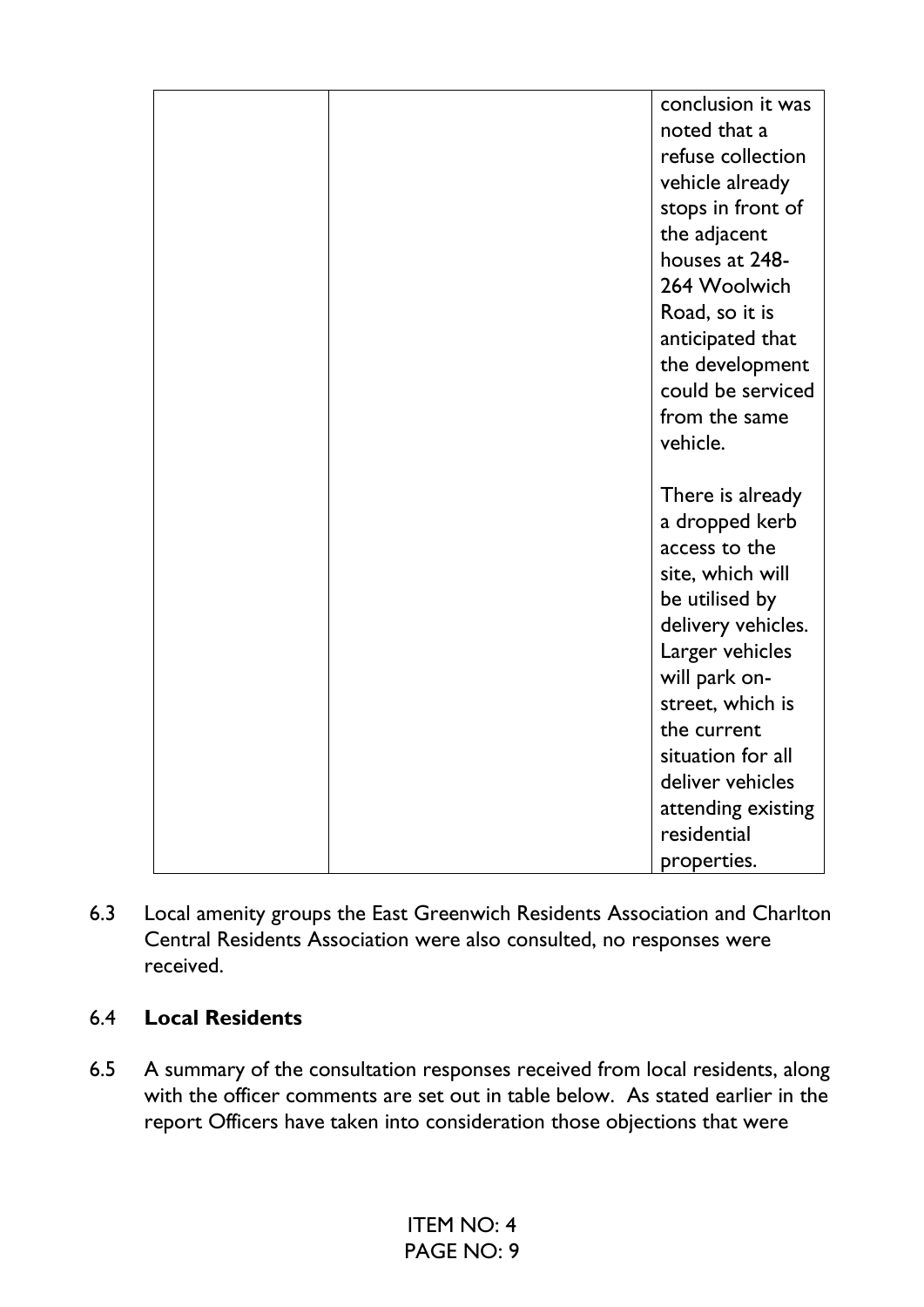received to planning application 20/1041/MA as well as the current application.

| <b>Summary of Comments</b>   | <b>Officer's comments</b>                                                                                                                                                                                                                                                                                                                                                                                                                                               |
|------------------------------|-------------------------------------------------------------------------------------------------------------------------------------------------------------------------------------------------------------------------------------------------------------------------------------------------------------------------------------------------------------------------------------------------------------------------------------------------------------------------|
| Overlooking/loss of privacy; | This is addressed in the Principle of<br>Development Section of this report.                                                                                                                                                                                                                                                                                                                                                                                            |
| Loss of trees                | The issue over trees was considered<br>under the previous application, with<br>particular reference to a large tree<br>in the south west corner of the site.<br>It was noted on the submitted plans<br>for the current application that this<br>tree was shown as being retained<br>even though it was felled prior to<br>the determination of the original<br>application (18/2959/F) as set out in<br>the recorded minutes:<br>The committee also noted clarification |
|                              | from the Area Planning Manager<br>(West) that the tree that was felled on<br>the proposed site was not protected by<br>a Tree Preservation Order, nor was it<br>protected as the site was not within a<br>Conservation Area. As such, the felling<br>of the tree had not required the<br>Council's approval, and that the<br>applicant had confirmed that a<br>replacement tree would be planted on<br>the site.                                                        |
|                              | Members welcomed plans for a<br>replacement, but commented on their<br>dissatisfaction because the developer<br>had informed that no trees would be<br>cut down. Thus, should the<br>recommendation in the report be<br>approved, the applicant should take<br>steps not to deviate from the approved                                                                                                                                                                   |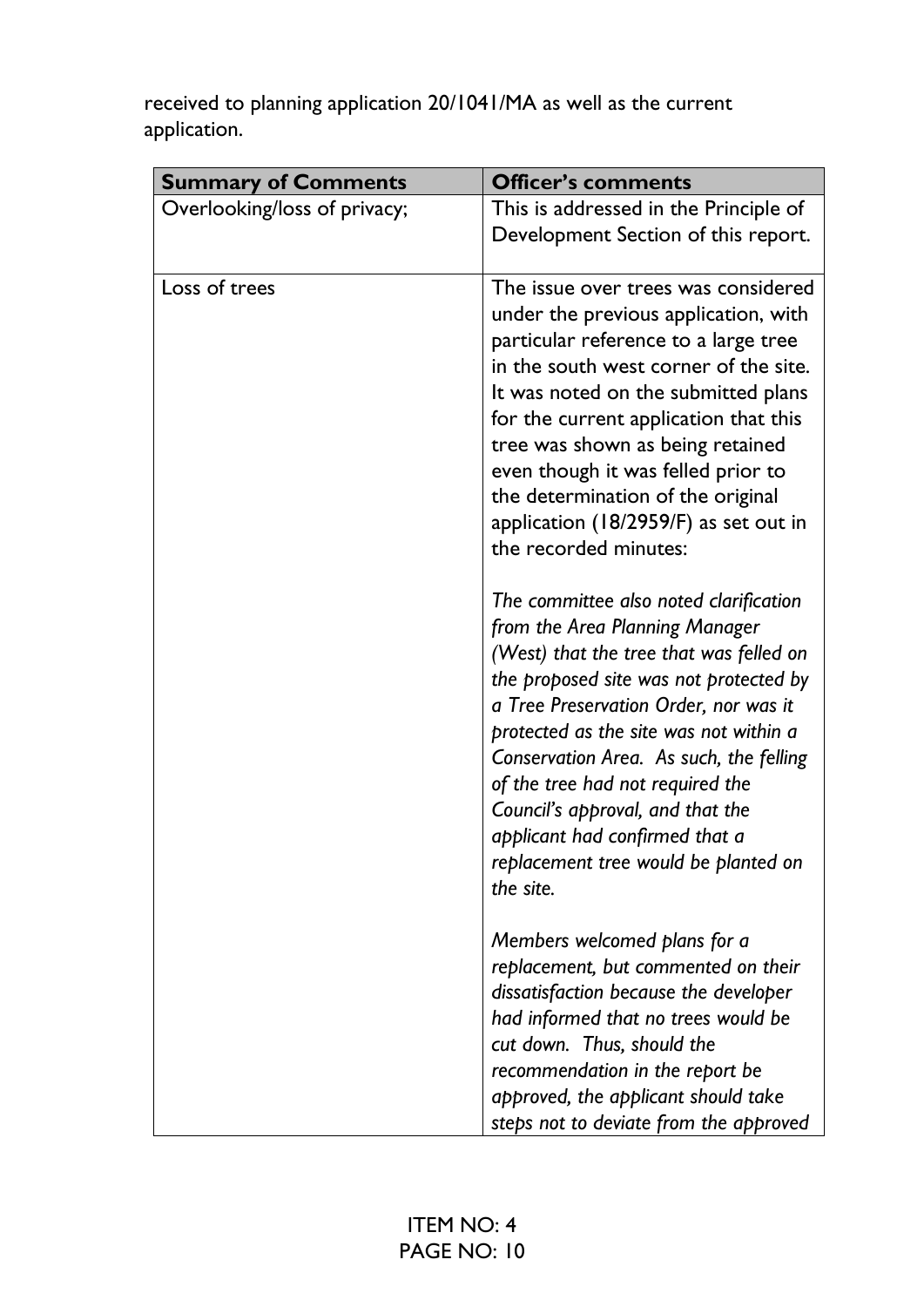|                                                                                                                                                                                                                   | scheme during the proposed demolition<br>and construction work.<br>Amended plans have since been<br>provided to accurately show that<br>the tree in question is no longer on<br>site.<br>The current proposal consists of the<br>relocation of one of the previously<br>approved trees but all other aspects<br>of the landscaping remain as per the<br>previously approved scheme. |
|-------------------------------------------------------------------------------------------------------------------------------------------------------------------------------------------------------------------|-------------------------------------------------------------------------------------------------------------------------------------------------------------------------------------------------------------------------------------------------------------------------------------------------------------------------------------------------------------------------------------|
| Loss of Parking;                                                                                                                                                                                                  | Discussed in Highways Section of<br>this report.                                                                                                                                                                                                                                                                                                                                    |
| Noise and Disturbance;                                                                                                                                                                                            | Discussed in the principle of<br>development section of this report.                                                                                                                                                                                                                                                                                                                |
| Hazard for both vehicles and<br>pedestrians due to retention of<br>rear extension.                                                                                                                                | Discussed in the Highways section<br>of this report.                                                                                                                                                                                                                                                                                                                                |
| Not "minor" as it proposes 7<br>different and substantial alterations<br>and variations                                                                                                                           | Discussed in the Context of an MA<br>section of this report.                                                                                                                                                                                                                                                                                                                        |
| Proximity to<br>neighbouring gardens                                                                                                                                                                              | Discussed in the principle of<br>development section of this report.                                                                                                                                                                                                                                                                                                                |
| Confusion that the Purelet have<br>created with several applications                                                                                                                                              | A detailed breakdown of the<br>planning history associated with this<br>site has been set out, particularly in<br>relation to the more recent planning<br>applications.                                                                                                                                                                                                             |
| The access width to this parking<br>has also been reduced by the<br>retention of the rear room,<br>potentially causing a hazard for<br>both vehicles and pedestrians who<br>will need to use it for access to the | Discussed in the Highways section<br>of this report.                                                                                                                                                                                                                                                                                                                                |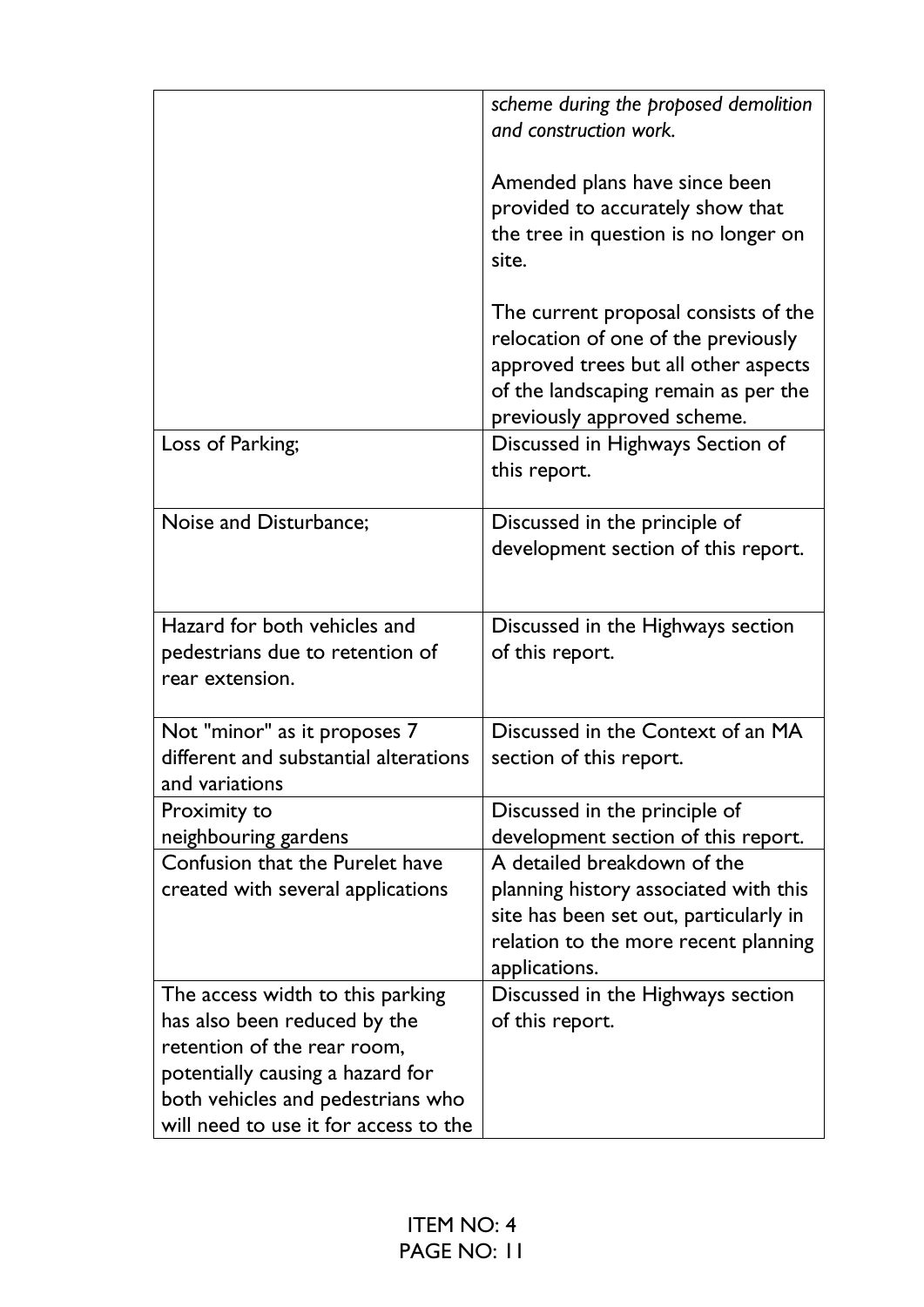| 6 houses and the relocated refuse<br>and recycling bins.                                       |                                                                                                                                                                                                                 |
|------------------------------------------------------------------------------------------------|-----------------------------------------------------------------------------------------------------------------------------------------------------------------------------------------------------------------|
| Loss of habitat of potential<br>protected species                                              | The issue of bats was considered<br>under the original submission with<br>mitigation measures secured via a<br>planning condition. The same<br>planning condition is proposed<br>under the current application. |
| Increased pressure on car parking                                                              | Discussed in the Transport &<br>Highways section of the report.                                                                                                                                                 |
| Aparthotel and 6 dwellings would<br>represent an inappropriate form of<br>backland development | The aparthotel development<br>proposal forms part of another<br>planning application [20/1300/F] and<br>cannot be assessed under the<br>current application.                                                    |

#### 6.6 **Internal Consultees**

6.7 A summary of the consultation responses received from local residents, along with the Officer comments are set out in table below:

| <b>Details of</b>     | <b>Summary of Comments</b> | Officer's       |
|-----------------------|----------------------------|-----------------|
| Representation        |                            | <b>Comments</b> |
| <b>Waste Services</b> | No comments received       | n/a             |

#### **7.0 Planning Context**

- 7.1 This application needs to be considered in the context of a range of national, regional and local planning policies and Supplementary Planning Guidance / Documents.
	- **National Planning Policy Framework (NPPF – 2019)**
	- **The London Plan (March 2016)** Full details of relevant policies refer to appendix 3.
	- **The Royal Greenwich Local Plan: Core Strategy with Detailed Policies ("Core Strategy" – 2014) -** Full details of relevant policies refer to appendix 3.
- 7.2 For full details of relevant SPD / Documents refer to Appendix 3.

#### **8.0 Planning Considerations**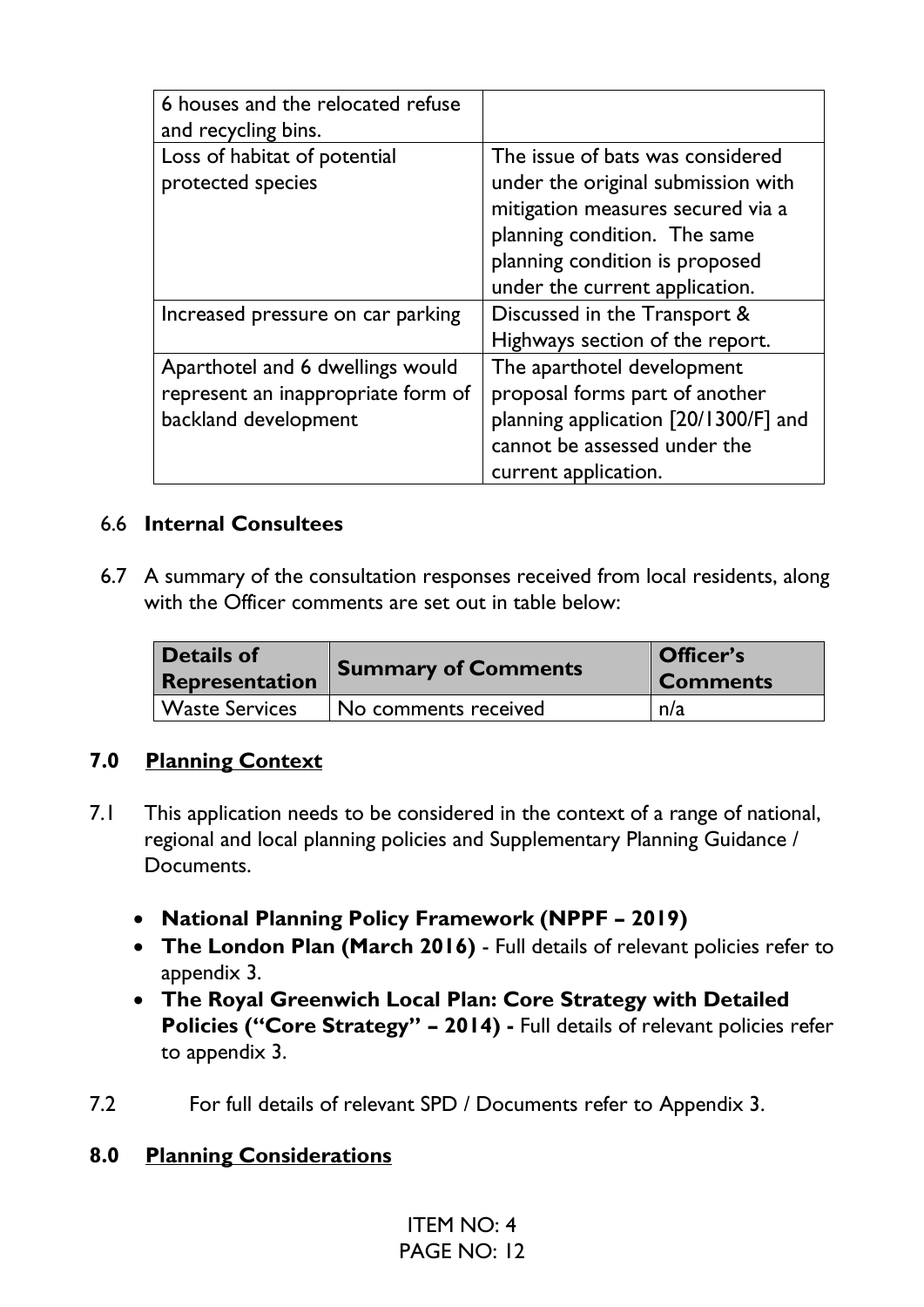- 8.1 The planning considerations relevant to this application are as follows:
	- − Context of Minor Material Amendment/ Principle of Development
	- Retention of rear extension to the public house
	- − Transport, Highways & Access
	- Refuse and Recycling
	- − Trees
	- − Neighbouring amenity
	- − Other Matters
	- − CIL

# **Context of Minor Material Amendment/Principle of Development**

- 8.2 An application can be made under section 73 of the Town and Country Planning Act 1990 to vary or remove conditions associated with a planning permission. One of the uses of a S.73 application is to seek a minor material amendment to approved plans, which is the case in this instance (Condition 1 of application 18/2959/F dated 26/11/2019). A S.73 application results in a new permission being issued sitting alongside the original permission, which remains intact and unamended.
- 8.3 There is no statutory definition of a 'minor material amendment', however Government guidance has suggested a non-statutory definition: ''a minor material amendment is one whose scale and nature results in a development which is not substantially different from the one which has been approved''.
- 8.4 The principle of redeveloping the land to the rear of the former public house to provide 6 dwellings (5x3 bed and 1x4 bed) has been established under the previous application. Since the granting of planning permission under application 18/2595/F there has been no material change in adopted planning policy. As such the principle of development remain acceptable. Furthermore, the height, scale and bulk and the design of the development also remains acceptable and the proposed houses would also still deliver a high-quality living environment for prospective occupiers. Finally, the approved houses would still not have an adverse impact on the residential amenity of occupiers of adjoining occupiers
- 8.5 With this in mind, Officers consider that the proposed changes would constitute a minor material amendment and as discussed in the following sections of the report, the proposed amendments are considered to be acceptable.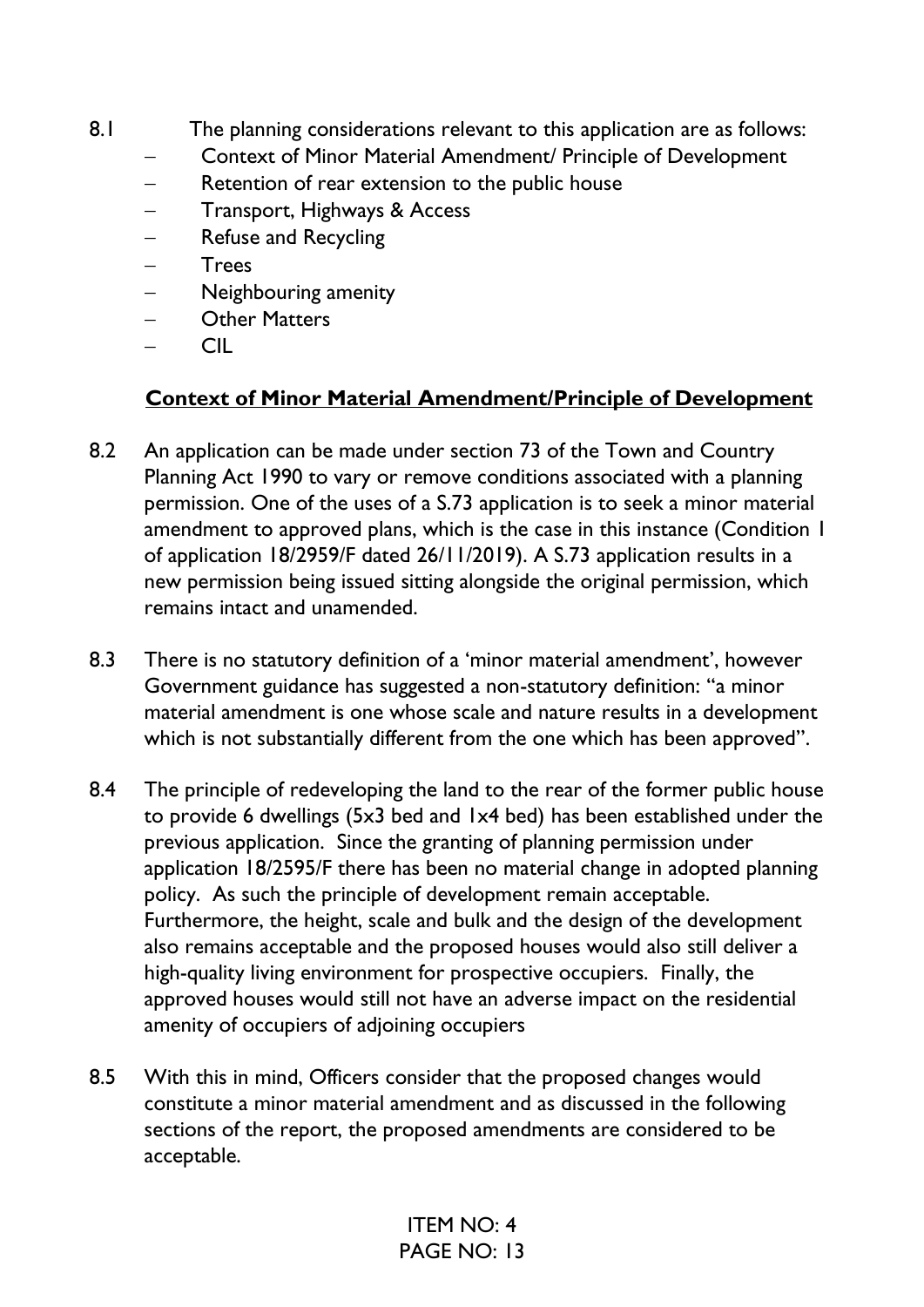8.6 Therefore, the wider principle of re-developing the site has been established under the previous consent and remain acceptable.

## **Retention of Public House Rear Extension**

8.7 The proposed retention of the rear extension of the pub is acceptable in design terms as it currently exists and would not have any material impact on the approved residential scheme to the rear. Whilst the retention of the rear extension would result in a reduction in the level of car parking and alteration to the location of the refuse and recycling provision and cycle parking provision, as detailed in the below sections if retained there would be no access or safety issues as a result of its retention. As such, it is considered that the retention of this existing element of the public house can be supported.

## **Highways and Car Parking**

- 8.8 London Plan Policy 6.13 sets out parking requirements for development and to ensure that an appropriate balance is struck between promoting new development and preventing excessive parking provision that can undermine cycling, walking and public transport uses.
- 8.9 Policy IM(c) of the Royal Greenwich Local Plan states that developments must provide the minimum level of car and cycle parking provision in accordance with the requirements of the London Plan. Policy IM(c) further states that developments in areas of high Public Transport Accessibility Levels (PTALs) and within Controlled parking Zones (CPZs) should be car free.
- 8.10 The site is located approximately 700m from Charlton Railway Station and within walking distance to 8 bus routes. It therefore has good access to public transport having a PTAL of 4 on a scale of 1 to 6, (where 6 is excellent).
- 8.11 London Plan guidance outlines that for 1-2 bed units, less than 1 car parking space should be provided per unit and significantly less than I car parking space per unit if there is good access to public transport. In the previously granted permission 9 spaces [including 2 disabled access] were provided and approved whereas the applicant now proposes 4 spaces [including 2 disabled access]. This reduction in car parking is in line with adopted parking standards and therefore a reduction in car parking is supported at this location. The creation of a wholly car free scheme is not supported in this location due to the provision of family accommodation and it is accepted that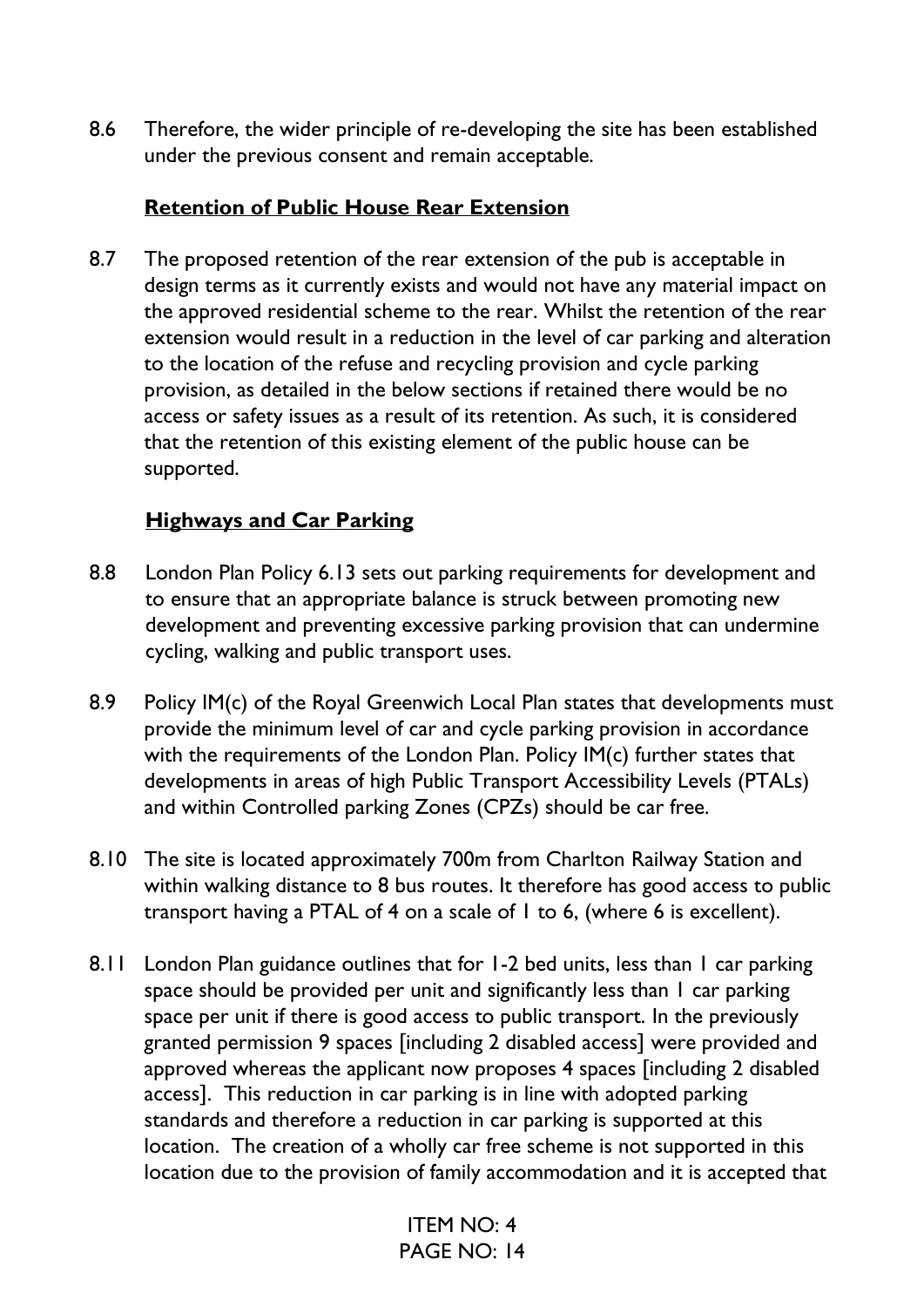some car parking will be required. Therefore a car free development is not required in this instance. In order to ensure that the car parking to the rear is for residential use only the applicant has proposed rising bollard to the rear of the site which is a welcomed addition and also controls the number of vehicular movements. Access to the rear of the site is for car use only as refuse vehicles will collect from the roadside.

- 8.12 It is noted that access to the rear is via the existing laneway and this will be narrower than the previously granted scheme given that the rear extension is now being retained. However the width of the roadway is deemed to be sufficient as it ranges from 5.15m at its widest to 2.7m wide at its narrowest point and given that the number of vehicles utilising the access will be reduced from 9 to 4 there will be minimal vehicle movements using the access.
- 8.13 As with the original permission it is recommended that a condition be attached restricting future occupiers from applying for on-street permits, so as to avoid adding to any existing parking stress within the area. This is supported by Highway Officers.
- 8.14 Policy IM(b) of the Royal Greenwich Local Plan requires new development to integrate with existing footpaths and cycle paths, to promote walking and cycling safety, and to have regard to the Royal Borough's Cycling Strategy. Furthermore Policy 6.9 of the London Plan requires the following levels of cycle parking:
	- **-** 1 space per 175sqm of floor space
	- **-** 2 space per all other dwellings
- 8.15 The applicant has provided 10 short stay cycle space to the front of the site, for the public house use, the same number as the previously granted development. Previously these were located to the rear of the site. This relocation is deemed to be acceptable as it is appropriately located. 10 long terms spaces for the residential units are proposed to the rear of the site, which is the same number of spaces and location as the previously approved scheme. A condition will be attached to any grant of planning permission stating that the long term spaces are to be covered and secure.
- 8.16 The applicant has proposed the same level of cycle storage as per the previously approved scheme the only change is that this has been relocated. It is deemed to be acceptable as it is still accessible, providing secure storage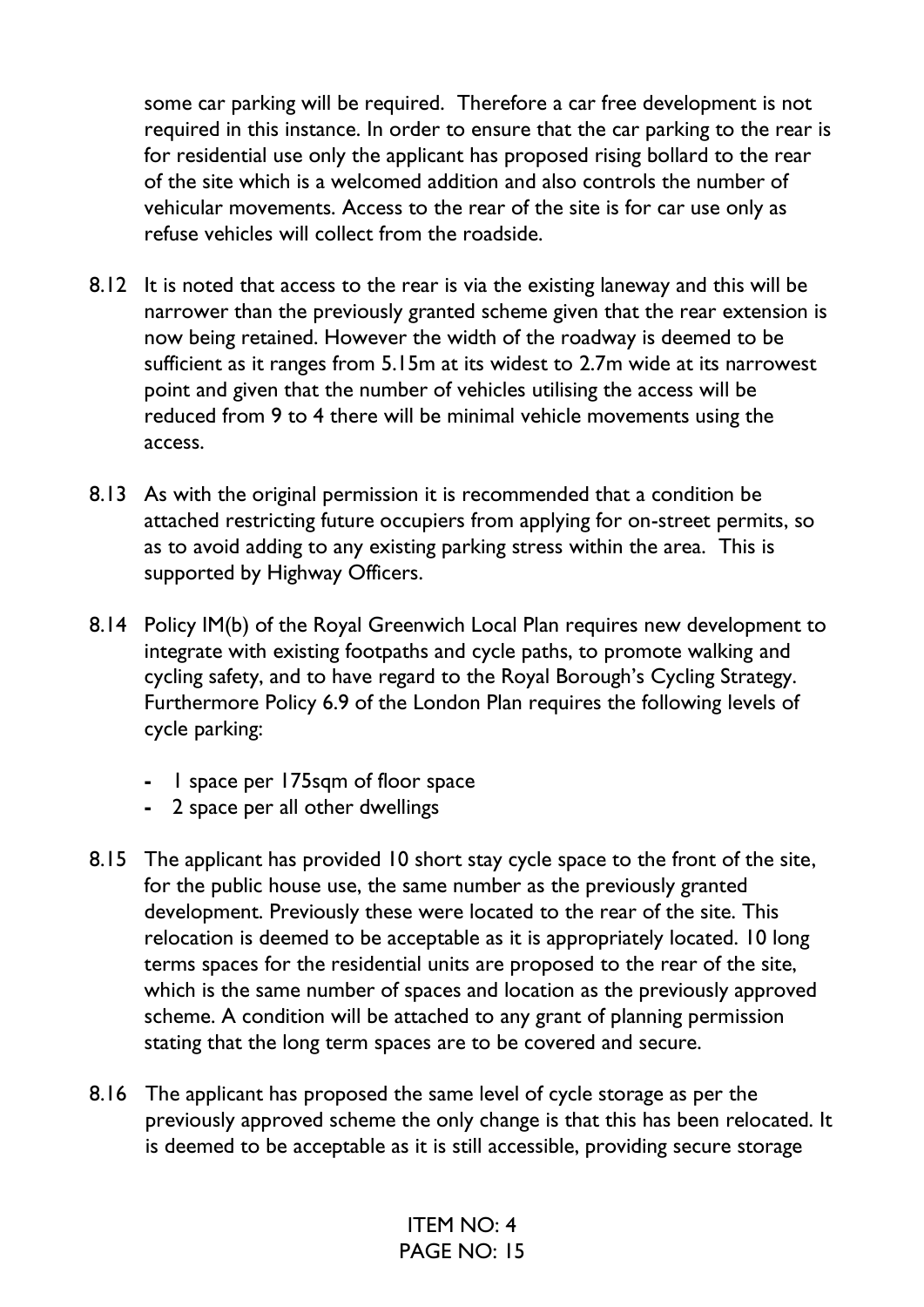spaces for both the residential units and the public house and therefore complies with current planning policy.

### **Refuse**

- 8.17 Policy DH1 of the Royal Greenwich Local Plan clearly states that any new development should have a high-quality design which clearly demonstrates on site waste management including evidence of waste reduction, use of recycled materials and dedicated recyclable waste storage space. This is supported by Policy H5.
- 8.18 The applicant has provided the same level of refuse storage as per the previously approved scheme but the location of the store has been moved from the rear of the public house to the side of the public house which is approximately 2m further north of its approved location. Given the minimal distance of the relocation, that the capacity of the bin store remains unchanged and there would be no obstacles to collection from this location it is deemed to be acceptable.

### **Trees**

- 8.19 The proposed changes to the car parking layout has resulted in amendments to the landscaping plan for the site. The applicant proposes to relocate one of the approved trees further south to be coherent with the new car parking layout. The Tree Officer was consulted on this revision and welcomes the revised proposal as the tree would be more visible from the public realm.
- 8.20 The issue over trees was considered under the previous application, with particular reference to a large tree in the south west corner of the site. It was noted on the submitted plans for the current application that this tree was shown as being retained even though it was felled prior to the determination of the original application (18/2959/F) as set out in the recorded minutes:

*The committee also noted clarification from the Area Planning Manager (West) that the tree that was felled on the proposed site was not protected by a Tree Preservation Order, nor was it protected as the site was not within a Conservation Area. As such, the felling of the tree had not required the Council's approval, and that the applicant had confirmed that a replacement tree would be planted on the site.*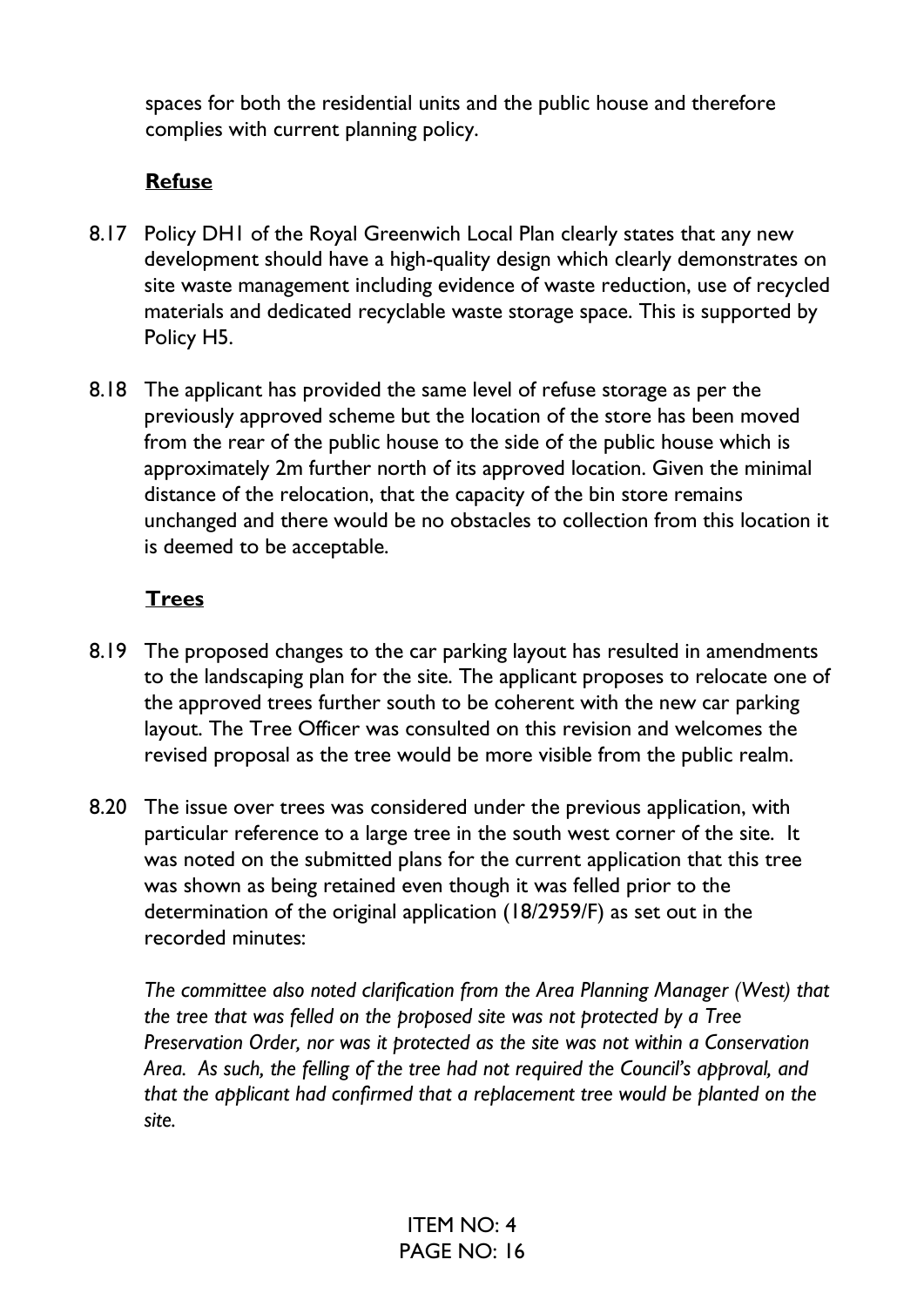*Members welcomed plans for a replacement, but commented on their dissatisfaction because the developer had informed that no trees would be cut down. Thus, should the recommendation in the report be approved, the applicant should take steps not to deviate from the approved scheme during the proposed demolition and construction work.*

8.21 Amended plans have since been provided to accurately show that the tree in question is no longer on site.

## **Flood Risk**

- 8.22. Policy E2 outlines that development proposals will be expected to apply the sequential and exceptions tests as detailed in the National Planning Policy Framework and accompanying Technical Guidance and demonstrate consideration of all forms of flood risk by preparing flood risk assessments, in line with advice from the Environment Agency.
- 8.23 The applicant submitted an FRA with the 18/2959/F application which was assessed by the council who recommended that detailed surface water drainage and maintenance plan covering the lifetime of the development should be secured by condition. Subject to the above, it was stated that the proposed development would not increase the risk of surface water flooding on the site or within the surrounding area.
- 8.24 Furthermore it was stated that "given that the building is existing, and there are no changes proposed under this application (beside the demolition of the rear extension) it is recommended that should the pub become in use, the Applicant is encouraged to incorporate the flood resistance and resilience measures stated under section 9.4 of the FRA into the building". Therefore in the context of the current application given that the rear extension is now to be retained there are no changes proposed under this application.
- 8.25 It was concluded that overall the 18/2959/F application adequately addressed the response to Flood Risk measures on the site and the application was considered to satisfy policies E2 and E3 of the Core Strategy (2014) and para. 58 of the Revised National Planning Policy Framework 2018. Given that the only structural changes proposed in the current application is the retention of the rear extension there are no new flood risk matters to be considered.

# **CIL**

8.26 The development would be CIL liable.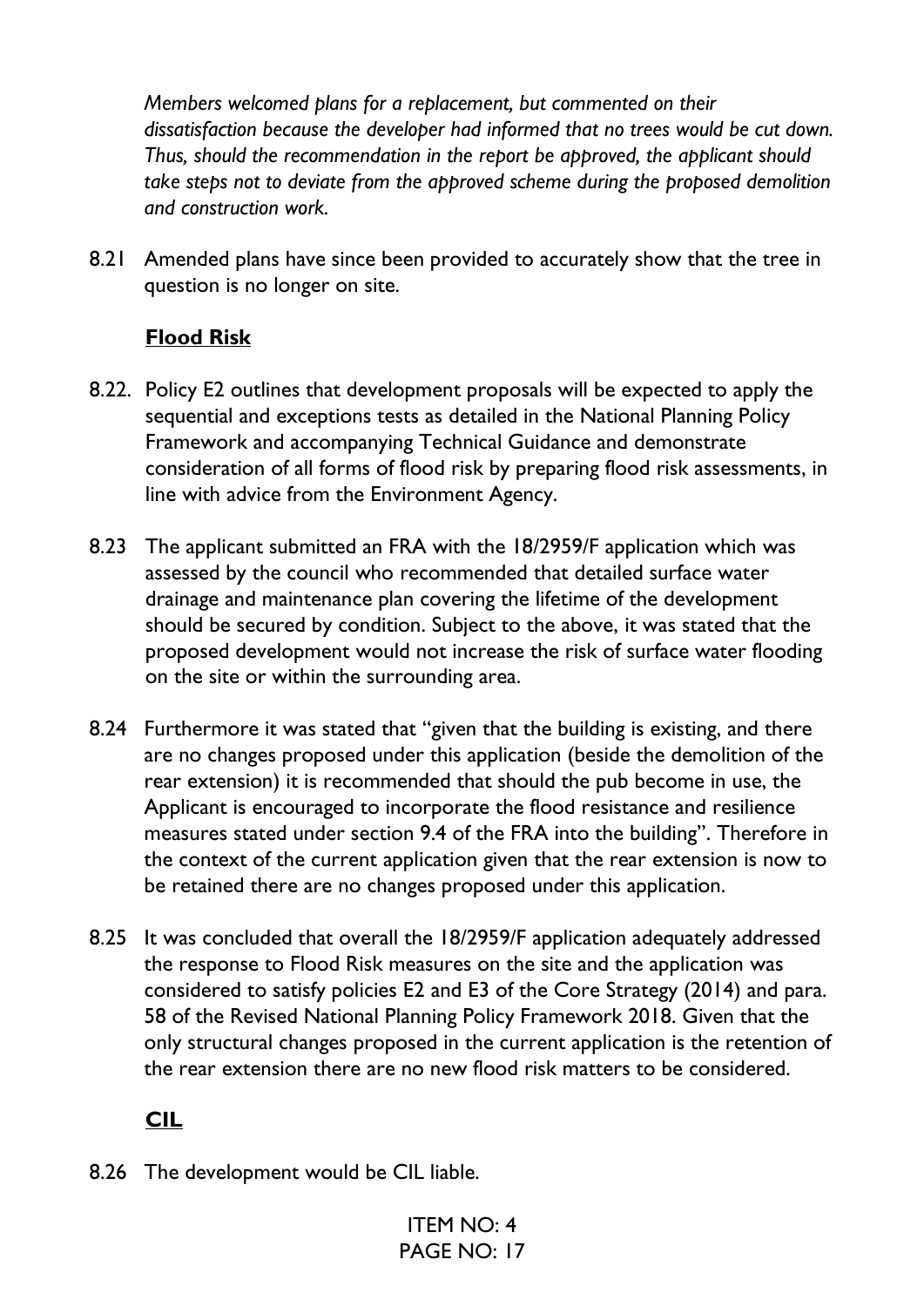## **9 Conclusion**

- 9.1 The proposed amendments are considered acceptable with regard to design, layout and the proposed development would still provide a good standard of accommodation for future occupiers. The development is also considered to have an acceptable impact on neighbouring amenity and the local highway system.
- 9.2 Based on the above, it is therefore recommended that permission be granted for application reference 20/2942/MA, subject to the conditions outlined in Appendix 2.
- Background Papers: National Planning Policy Framework (2018) The London Plan (2016) Royal Greenwich Local Plan; Core Strategy with Detailed Policies (2014) Report Author: Roisin Butler Tel No.: 0208 921 4302 Email: Roisin.Butler@royalgreenwich.gov.uk Reporting to: Victoria Geoghegan - Assistant Director Planning &

| Reporting to. | VICtoria Geogriegari - Assistant Director Fiaminig o |
|---------------|------------------------------------------------------|
|               | <b>Building Control</b>                              |
| Tel No.:      | 0208 921 4296                                        |
| Email:        | Victoria.Geoghegan@royalgreenwich.gov.uk             |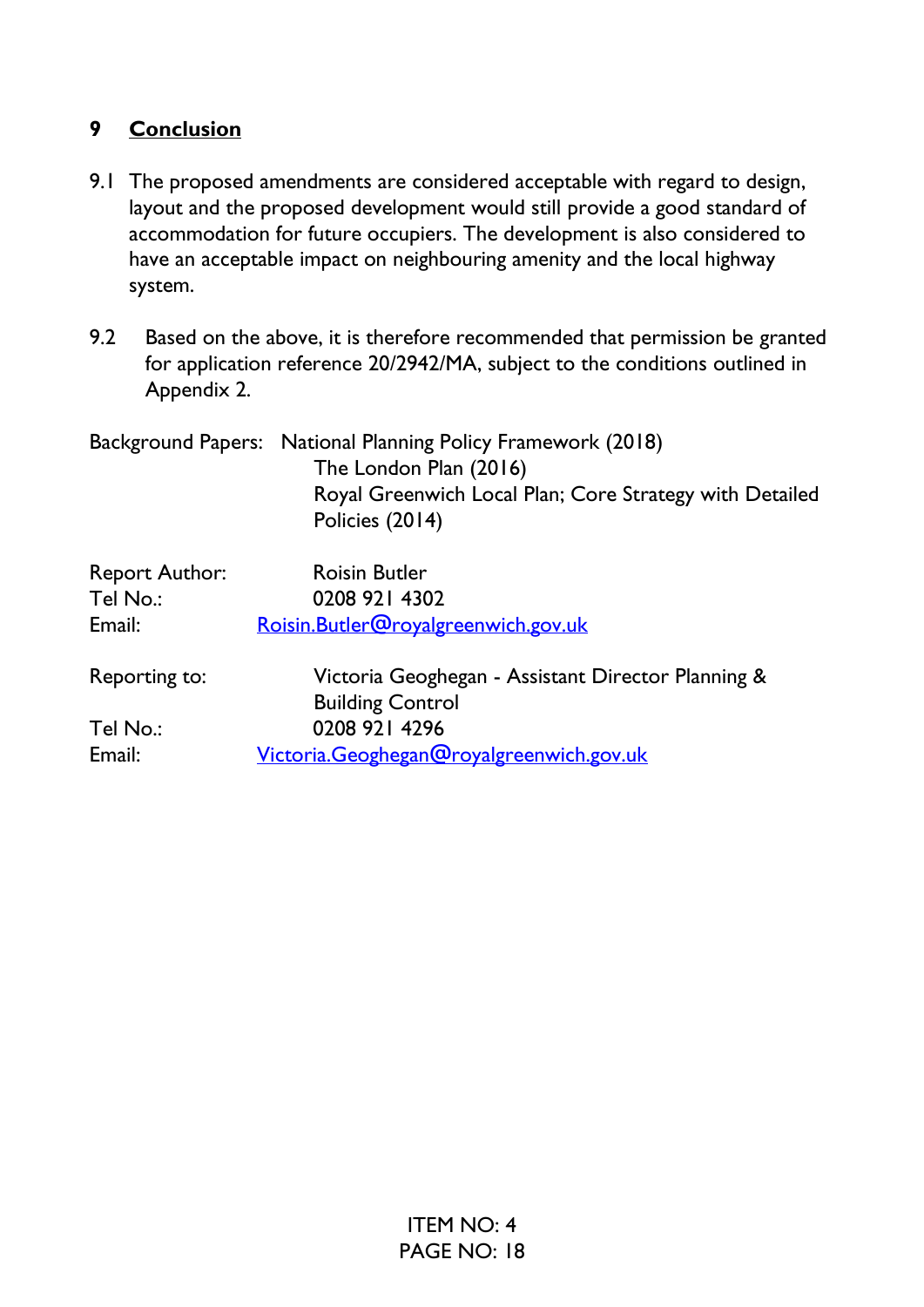# **Appendix 1 - Drawing numbers**

The following drawings and associated documentation has been submitted by the applicant in support of application reference 20/2942/MA:

EX01 Rev B, EX02 Rev A, EX03, PL01 Rev F, PL01 Rev C [marked up plan], PL02 REV F, PL03 Rev F, PL04 Rev F, PL10 Rev A, PL11 Rev C, Cover Letter, Previously approved Plans [EX04, EX05, PL01 Rev C, PL02 Rev C, PL03 Rev C, PL05 Rev A, PL06 REV A, PL07 Rev A, PL08 Rev A, PL09 Rev A, PL10, PL11B, PL12 Rev A, PL13, PL14 Rev A, PL15 Rev A, PL16 Rev A, Ecology Assessment, Planning Statement, Energy and Sustainability Statement, Air Quality Assessment, Flood Risk Assessment, Archaeological Desk- Based Assessment & Design and Access Statement]

### **Appendix 2 – Conditions and Informative(s)**

### **Condition 1**

The development to which this permission relates must be begun not later than the expiration of three (3) years beginning with the date on which the permission is granted.

**Reason:** As required by Section 91 of the Town and Country Planning Act 1990.

### **Condition 2**

The development shall be carried out strictly in accordance with the application plans, drawings and documents hereby approved and as detailed below:

EX01 Rev B, EX02 Rev A, EX03, EX04, EX05, PL01 Rev F, PL01 Rev C [marked up plan], PL02 REV F, PL03 Rev F, PL04 Rev F, PL05 Rev A, PL06 REV A, PL07 Rev A, PL08 Rev A, PL09 Rev A, PL10 Rev A, PL11 Rev C, PL12 Rev A, PL13, PL14 Rev A, PL15 Rev A, PL16 Rev A,

Cover Letter, Ecology Assessment, Planning Statement, Energy and Sustainability Statement, Air Quality Assessment, Flood Risk Assessment, Archaeological Desk-Based Assessment & Design and Access Statement

**Reason**: In the interests of good planning and to ensure that the development is carried out in accordance with the approved documents, plans and drawings submitted with the application and is acceptable to the local planning authority.

### **Condition 3**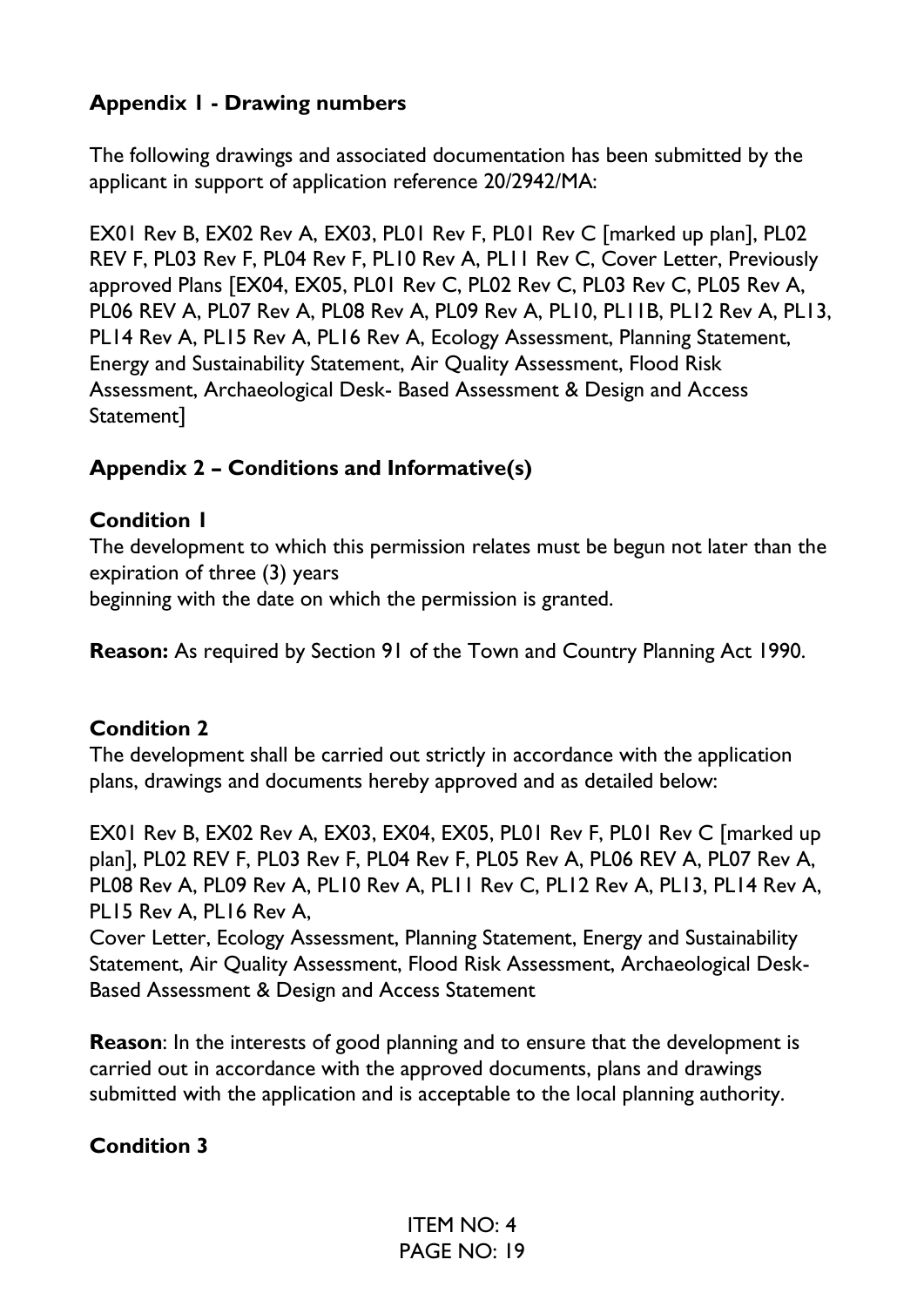No development shall commence on site until a detailed schedule and specifications of all external materials and finishes/windows and external doors to be used on the buildings have been submitted to and approved in writing by the local planning authority. The development shall be carried out in accordance with the approved details.

**Reason:** To ensure that the local planning authority may be satisfied as to the external appearance of the building(s) and to comply with Policies 3.5 and 7.4 of the London Plan (2016), Policies DH1 and H5 of the Royal Greenwich Local Plan: Core Strategy with Detailed Policies (July 2014).

### **Condition 4**

No development approved by this planning permission shall take place until a remediation strategy that includes the following components to deal with the risks associated with contamination of the site shall each be submitted to and approved, in writing, by the local planning authority:

- d. A preliminary risk assessment which has identified:
- all previous uses
- potential contaminants associated with those uses
- a conceptual model of the site indicating sources, pathways and receptors
- potentially unacceptable risks arising from contamination at the site.

A site investigation scheme, based on (1) to provide information for a detailed assessment of the risk to all receptors that may be affected, including those off site.

The results of the site investigation and the detailed risk assessment referred to in (2) and, based on these, an options appraisal and remediation strategy giving full details of the remediation measures required and how they are to be undertaken. A verification plan providing details of the data that will be collected in order to demonstrate that the works set out in the remediation strategy in (3) are complete and identifying any requirements for longer-term monitoring of pollutant linkages, maintenance and arrangements for contingency action.

Any changes to these components require the express written consent of the local planning authority. The scheme shall be implemented as approved.

**Reason:** For the protection of Controlled Waters. The site is located over a Principal Aquifer and it is unknown if the site may be affected by historic contamination and ensure compliance with Policy 5.21 of the London Plan (2016) and Policy E(e) of the Royal Greenwich Local Plan: Core Strategy with Detailed Policies (July 2014).

#### **Condition 5**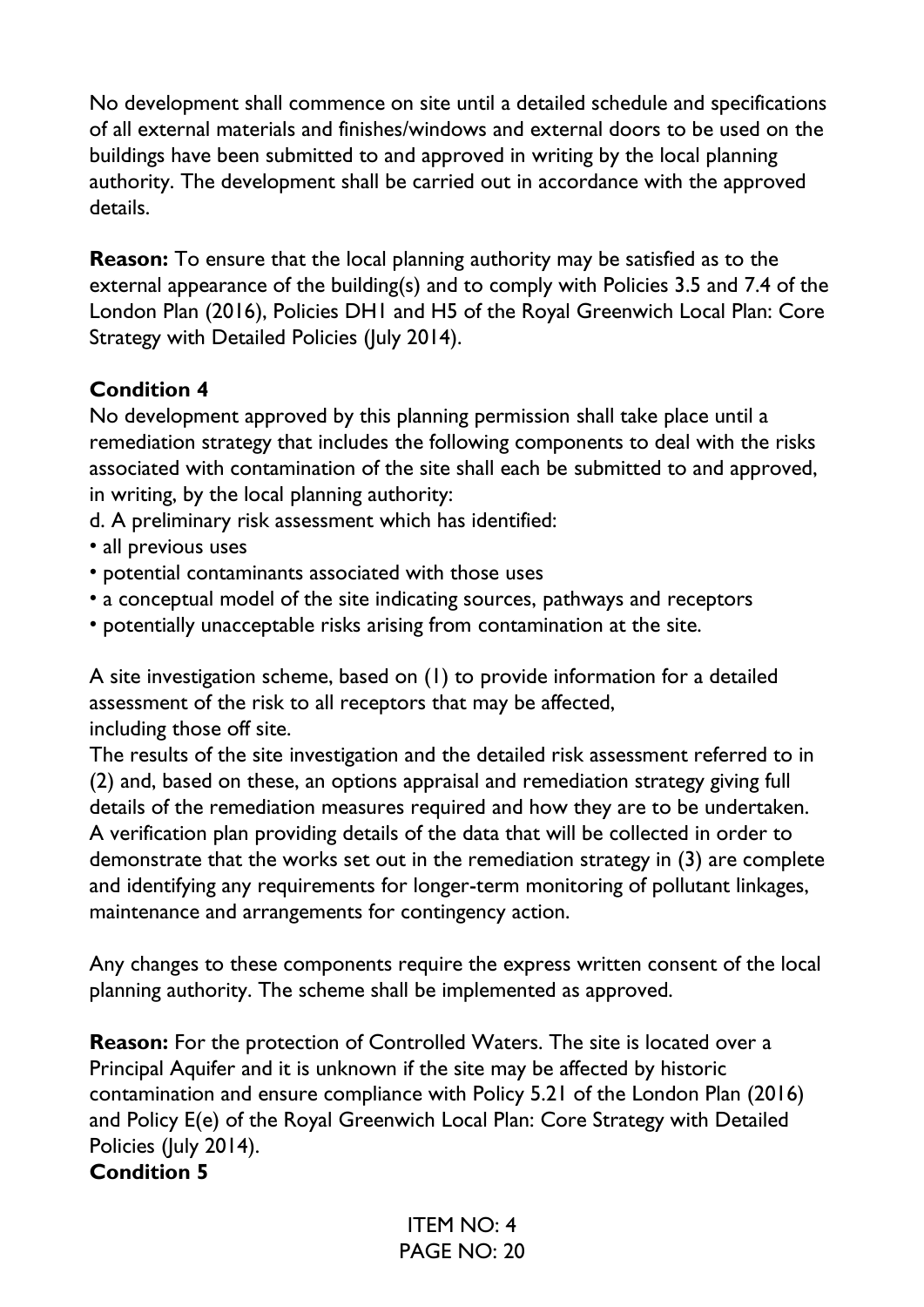If, during development, contamination not previously identified is found to be present at the site then no further development (unless otherwise agreed in writing with the local planning authority) shall be carried out until the developer has submitted a remediation strategy to the local planning authority detailing how this unsuspected contamination shall be dealt with and obtained written approval from the local planning authority. The remediation strategy shall be implemented as approved.

**Reason:** To reduce risk to controlled waters. To comply with the Nation Planning Policy Framework (2018) paragraphs 170 and 178-180 and Policy 5.21 of the London Plan (2016) and Policy E(e) of the Royal Greenwich Local Plan: Core Strategy with Detailed Policies (July 2014).

### **Condition 6**

No infiltration of surface water drainage into the ground is permitted other than with the express written consent of the local planning authority, which may be given for those parts of the site where it has been demonstrated that there is no resultant unacceptable risk to controlled waters. The development shall be carried out in accordance with the approval details.

**Reason:** To ensure that the development does not contribute to, or is not put at unacceptable risk from, or adversely affected by, unacceptable levels of water pollution caused by mobilised contaminants in line with paragraph 170 of the National Planning Policy Framework (2018).

## **Condition 7**

Piling or any other foundation designs using penetrative methods shall not be permitted other than with the express written consent of the Local Planning Authority, which may be given for those parts of the site where it has been demonstrated that there is no resultant unacceptable risk to groundwater. The development shall be carried out in accordance with the approved details.

**Reason:** To ensure that the development does not contribute to, or is not put at unacceptable risk from, or adversely affected by, unacceptable levels of water pollution caused by mobilised contaminants and therefore complies with Policy 5.21 of the London Plan (2016) and Policy E(e) of the Royal Greenwich Local Plan: Core Strategy with Detailed Policies (July 2014). Piling and investigation boreholes using penetrative methods can result in risks to potable supplies from, for example, pollution / turbidity, risk of mobilising contamination, drilling through different aquifers and creating preferential pathways.

## **Condition 8**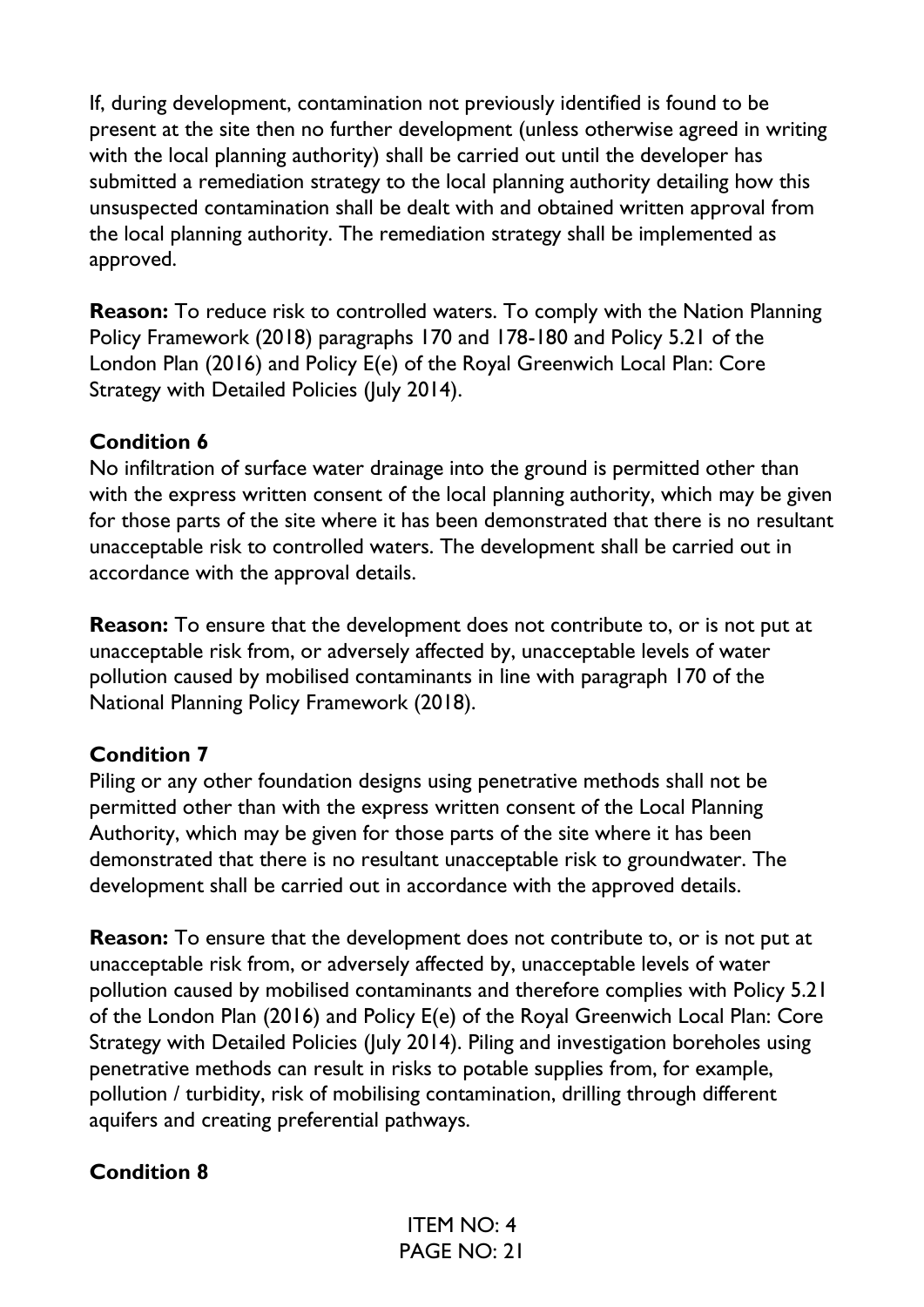Prior to construction works commencing; a Construction Management Plan shall be submitted to and approved in writing by the Local Planning Authority for a management scheme to control and minimise emissions of air pollutants attributable to the construction of the development.

This should include a risk assessment and a method statement in accordance with the control of dust and emissions from Construction and Demolition Best Practice Guidance published by the Greater London Authority:

- Proposals for monitoring dust / particulates and procedures to be put in place where agreed dust / particulates levels are exceeded;
- A dust risk assessment shall be undertaken; to include dust suppression methods to be used including details of equipment during the different stages of the development;
- Site plan identifying location of site entrance, exit, wheel washing, hard standing hoarding (distinguishing between solid hoarding and other barriers such as heras and monarflex sheeting), stock piles, dust suppression, location of water supplies and location of nearest neighbouring receptors;
- Confirmation if a mobile crusher will be used on site and if so, a copy of the permit and intended dates of operation;
- Bonfire policy;
- Proposals for monitoring dust and preventing or controlling unacceptable releases;
- Wheel washing facilities, location and facilities for discharging the water.

Reference shall be made to: The Mayor of London's 'The control of dust and emissions from construction and demolition' Supplementary Planning Guidance https://www.london.gov.uk/file/18750/download?token=zV3ZKTpP: BRE four part Pollution Control Guide, Part 1 Pre-project planning and effective management; 'Controlling particles, vapour and noise pollution from construction sites'.

The plan should also include a management scheme to control and minimise noise and vibration attributable to construction on the development site, and include:

- Haulage routes
- Measures to ensure the footway and carriageway on Blackwall Lane is not blocked, including buses.
- Hours of work
- Likely noise levels to be generated from plant and construction works
- Details of any noise screening measures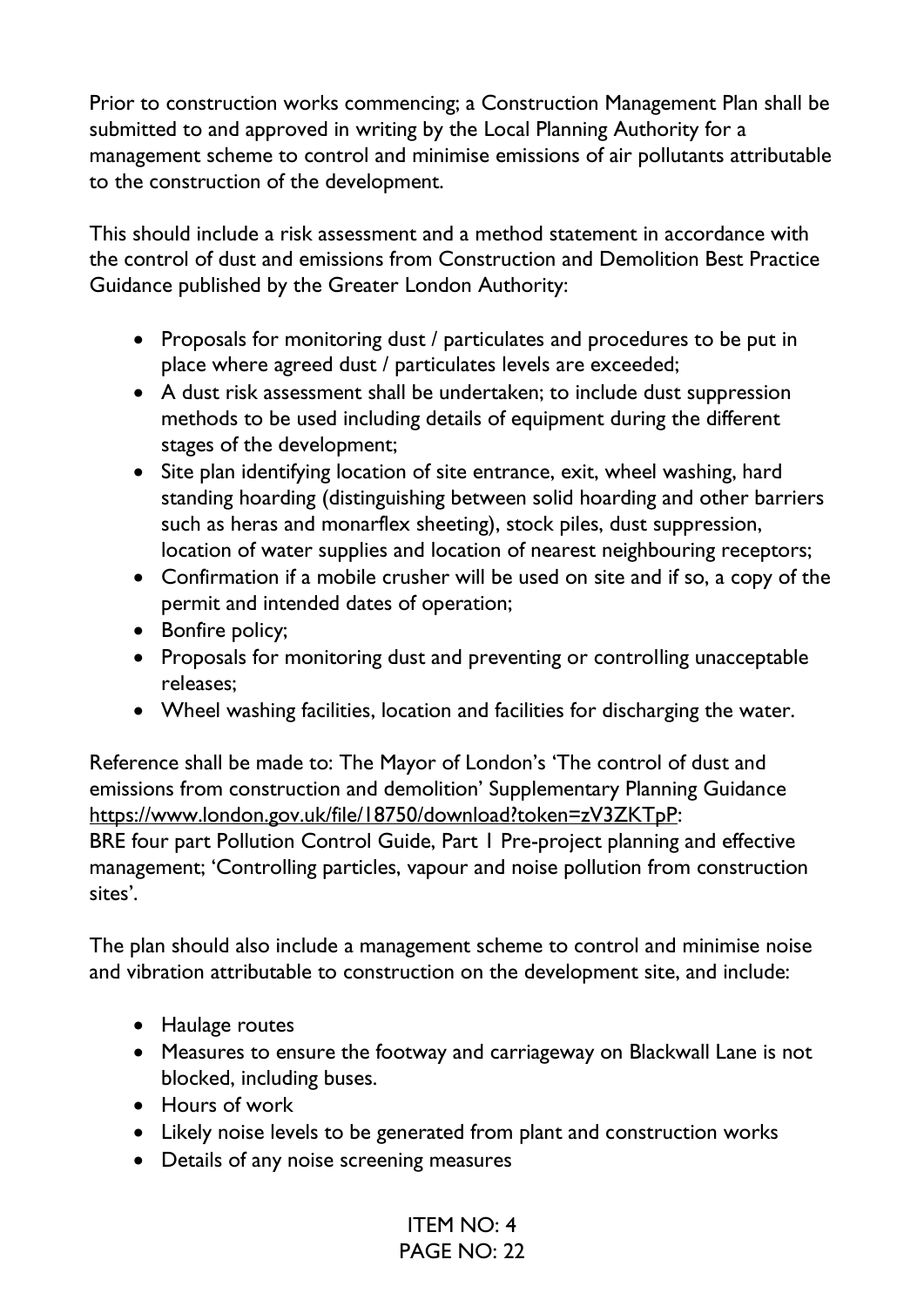- Proposals for monitoring noise and procedures for controlling excessive noise and vibration
- Note: it is expected that vibration over 1mm/s measured as a peak particle velocity at residential properties would constitute unreasonable vibration.

Reference shall be made to: The Councils' Construction Site Noise Code of Practice

http://www.royalgreenwich.gov.uk/downloads/file/470/noise\_from\_major\_constructi on sites leaflet

BRE four part Pollution Control Guides 'Controlling particles and noise pollution from construction sites'.

**Reason:** In order to protect future residents from poor air quality local air quality, and to safeguard the amenities, health and safety of neighbouring properties and occupiers and of the area generally, in compliance with Policies 7.14 and 7.15 of the London Plan (2016) and Policy E(a) of the Royal Greenwich Local Plan: Core Strategy with Detailed Policies (Adopted July 2014).

### **Condition 9**

Prior to the commencement of the development; a Demolition and Construction Method shall be submitted to and approved in writing by the Local Planning Authority for a management scheme to control and minimise emissions of air pollutants attributable to the construction of the development. This should include a risk assessment and a method statement in accordance with the control of dust and emissions from Construction and Demolition Best Practice Guidance published by the Greater London Authority:

· Proposals for monitoring dust / particulates and procedures to be put in place where agreed dust / particulates levels are exceeded; · A dust risk assessment shall be undertaken; to include dust suppression methods to be used including details of equipment during the different stages of the development; · Site plan identifying location of site entrance, exit, wheel washing, hard standing hoarding (distinguishing between solid hoarding and other barriers such as heras and monarflex sheeting), stock piles, dust suppression, location of water supplies and location of nearest neighbouring receptors; · Confirmation if a mobile crusher will be used on site and if so, a copy of the permit and intended dates of operation; · Bonfire policy; · Proposals for monitoring dust and preventing or controlling unacceptable releases; · Wheel washing facilities, location and facilities for discharging the water.

**Reason:** In order to safeguard the amenities, health and safety of neighbouring properties and occupiers and of the area generally, and to ensure compliance with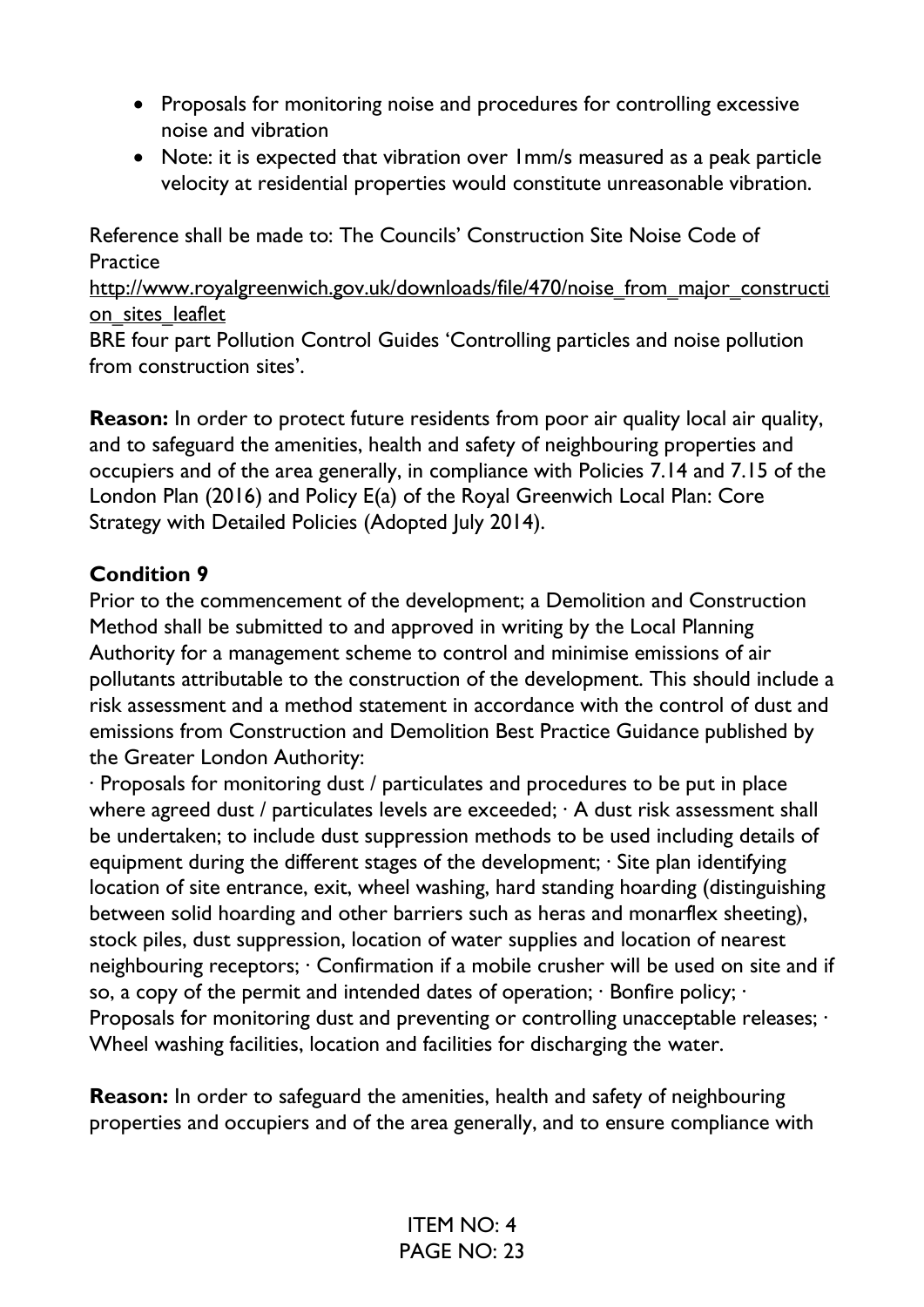Policies 7.14 of the London Plan (2016) and Policies E(a) and E(c) of the Royal Greenwich Local Plan: Core Strategy with Detailed Policies (Adopted July 2014).

### **Condition 10**

Prior to the commencement of the development, a detailed Construction Logistics Plan (CLP) shall be submitted to, and approved in writing by, the Local Planning Authority in consultation with Transport for London. The CLP shall include measures to dissuade construction workers from parking in the vicinity of the development. The CLP shall in all respects be implemented in accordance with the details approved pursuant to this condition. a. The development shall be carried out in accordance the approved details. Reason: In order to safeguard residential amenity and pedestrian and traffic safety and ensure compliance with Policy 6.3 of the London Plan (2016) and Policies E(c) and IM4 of the Royal Greenwich Local Plan: Core Strategy with Detailed Policies (Adopted July 2014).

### **Condition 11**

A minimum of 20 secure and dry cycle parking spaces shall be provided within the development as indicated on the plans hereby approved.

No development shall commence on site until the full details of the cycle parking facilities have been submitted to and approved in writing by the local planning authority.

All cycle parking spaces shall be provided and made available for use prior to occupation of the development and maintained thereafter.

**Reason:** To promote sustainable travel and to ensure compliance with Policy 6.9 of the London Plan (2016) and IM4, IM(b) and IM(c) of the Royal Greenwich Local Plan: Core Strategy with Detailed Policies (Adopted July 2014).

## **Condition 12**

Prior to the commencement of ground works, a Tree Protection Plan (TPP) shall be submitted to and approved in writing by the Local Planning Authority. The TPP should follow the recommendations set out in BS 5837:2012 (Trees in relation to design, demolition and construction – Recommendations). The TPP should clearly indicate on a dimensioned plan superimposed on the building layout plan and in a written schedule details of the location and form of protective barriers to form a construction exclusion zone, the extent and type of ground protection measures, and any additional measures needed to protect vulnerable sections of trees and their root protection areas where construction activity cannot be fully or permanently excluded. The scheme shall be implemented in accordance with the approved details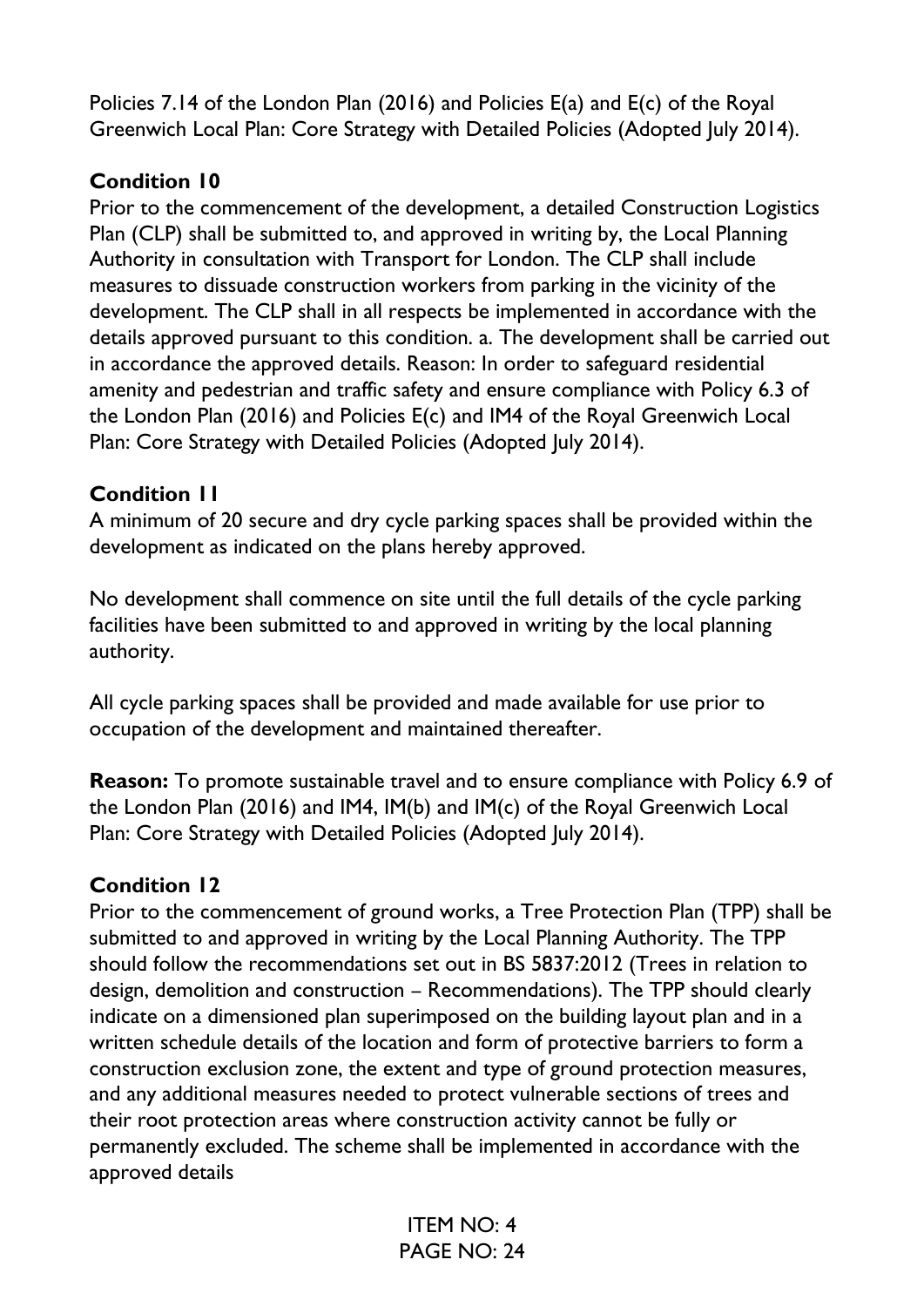**Reason:** To safeguard the health and safety of trees during building operations and the visual amenities of the area generally and to comply with Policy 7.19 of the London Plan (2016) and Policy OS (f) of the Core Strategy (2014).

### **Condition 13**

Prior to the commencement of the development hereby approved details of the sound attenuation to protect against externally generated (environmental) noise sources including road, rail, aircraft traffic so as to achieve the internal ambient noise levels detailed in Table 4 section 7.7.2 of BS8233:2014 and World Health Organisation Guidelines for Community. Noise shall be submitted to and approved in writing by, the Local Planning Authority. The measured or calculated noise levels shall be determined in accordance to the latest British Standard 8233:2014 Guidance on sound insulation and noise reduction for buildings. Internal noise levels should be achieved with windows open for rapid ventilation purposes. Where this cannot be achieved alternative means of ventilation and cooling will be required. Where whole house ventilation is provided then acoustically treated inlets and outlets should ideally be located away from the facades most exposed to noise and any local sources of air pollution. For gardens and balconies the noise level shall not exceed the specified limit within BS8233:2014.

b) The approved works are to be completed prior to occupation of the development and retained for the lifetime of the development.

**Reason:** In order to ensure a good level of residential amenity for future occupants and to ensure compliance with Policy 3.5 of the London Plan (2016) and Policy H5 of the Royal Greenwich Local Plan: Core Strategy with Detailed Policies (Adopted July 2014).

## **Condition 14**

- a. Prior to the commencement of the development, other than demolition and groundworks, details relating to privacy screening to the approved rear terraces shall be submitted to and agreed in writing by the Local Planning Authority.
- b. The agreed measures shall be implemented prior to the first occupation of the development and retained for the lifetime of the development.

**Reason:** To retain the residential amenity of occupants immediately to the east of the site and to accord with policy DH(b) of the Royal Greenwich Local Plan: Core Strategy with Detailed Policies (Adopted July 2014).

### **Condition 15**

Prior to the commencement of any works herby approved including demolition a preliminary bat roost assessment shall be undertaken on buildings and mature trees on the subject site. If required a nocturnal emergence and dawn re-entry survey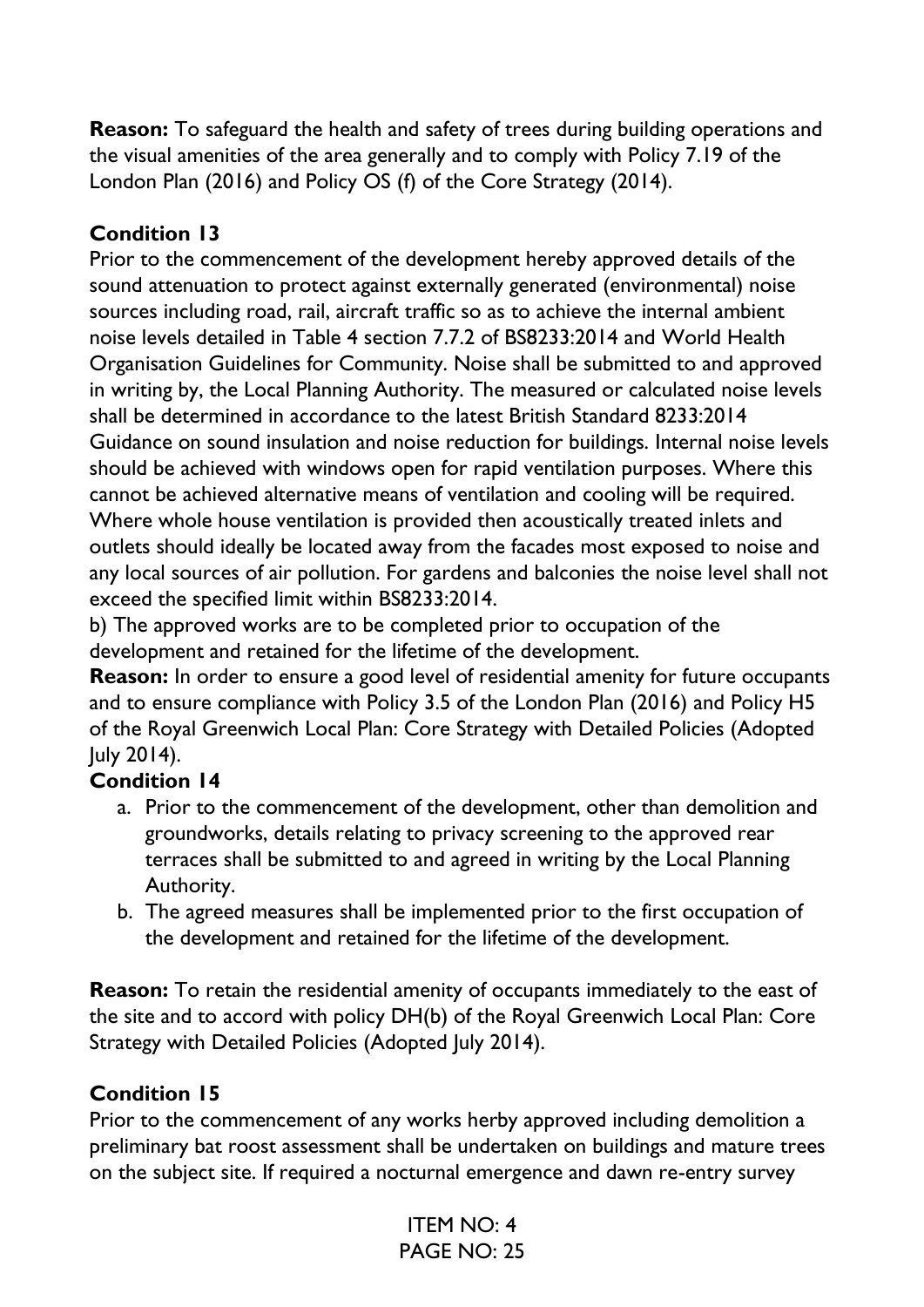shall be undertaken in line with best practice survey guidelines during the bat activity season. The results shall be submitted to and approved in writing by, the Local Planning Authority prior to the commencement of any works.

**Reason:** To ensure that the development does not adversely affect any bats on the site and ensure compliance with Policy 7.19 of the London Plan (2016) and Policy OS4 of the Royal Greenwich Local Plan: Core Strategy with Detailed Policies (2014).

### **Condition 16**

Prior to the commencement of earth works, a surface water drainage scheme for the site based on sustainable drainage principles, where possible, and an assessment of the hydrological and hydro geological context of the development has been submitted to, and approved by, the Local Planning Authority. The surface water drainage strategy should seek to implement a SUDS hierarchy that achieves a greenfield runoff rate. The development shall be carried out and retained for the lifetime of the development in accordance the approved details.

**Reason:** To prevent the increased risk of flooding, both on and off site and to ensure compliance with Policy 5.13 of the London Plan (2016).

## **Condition 17**

Notwithstanding approved document 'preliminary ecological appraisal' by Middlemarch Environmental, dated August 2018 full details of mitigation measures shall be submitted to and approved in writing by the Local Planning Authority prior to ground works of the development hereby approved. a. The approved mitigation measures shall be implemented in full prior to occupation. Reason: To increase the biodiversity of the site, to mitigate any impact from the development hereby approved and to comply with Policy 7.19 of the London Plan (2016) and Policy OS4 of the Royal Greenwich Core Strategy and Detailed Policies 2014. Condition 18 b. A scheme of soft landscaping (including details of any trees or hedges to be retained and proposed plant numbers, species, location and size of trees and tree pits) and details of the management and maintenance of the landscaping for a period of five years shall be submitted to and approved in writing by the local planning authority prior to construction of the above ground works. The soft landscaping shall; a. Include one mature tree with a height at planting of a minimum of four metres, and a. Incorporate the recommendations of approved document 'preliminary ecological appraisal' by Middlemarch Environmental, dated August 2018. b. All planting, seeding or turfing shall be carried out in the first planting and seeding seasons following the completion of the development, in accordance with the approved scheme under part (a). Any trees or plants which within a period of five years from the completion of the development die, are removed or become seriously damaged or diseased, shall be replaced in the next planting season with others of similar size and species. Reason: In order that the local planning authority may be satisfied as to the details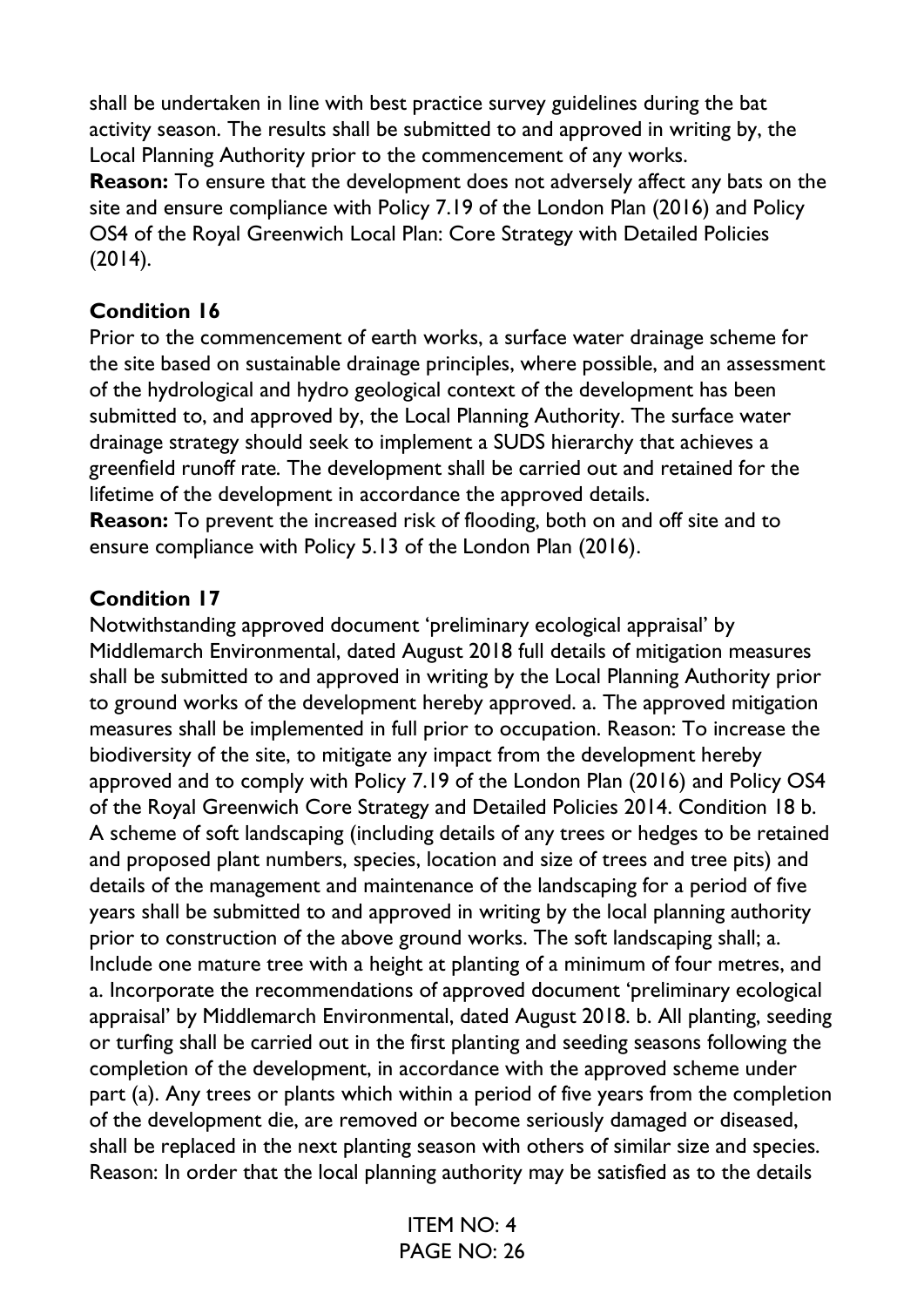of the proposal and to comply with Policy 7.19 of the London Plan (2016) Policy OS(f) of the Royal Greenwich Local Plan: Core Strategy with Detailed Policies (2104).

# **Condition 19**

The mitigation measures set out in table 17 of approved document 'Redevelopment of Land to the rear of the Pickwick Arms, 246 Woolwich Road: Air Quality Assessment' dated July 2018 shall be carried out in accordance with the approved details and retained for the lifetime of the development.

**Reason:** To protect future residents from poor air quality local air quality, comply with Policy 7.14 of the London Plan (2016) and Policy E(a) of the Royal Greenwich Local Plan: Core Strategy with Detailed Policies (Adopted July 2014).

# **Condition 21**

Prior to above ground works, details of the boilers hereby approved shall be submitted to and approved in writing by the local planning authority. The boilers shall have dry NOx emissions not exceeding 40 mg/kWh (0%). The boilers shall be installed and retained for the lifetime of the development in accordance the approved details unless the prior written approval of the authority is given. **Reason:** To comply with the London Plan's SPG on Sustainable Design and Construction and Policy 7.14 of the London Plan (2016) in relation to air quality. **Condition 22** 

No occupation of any part of the permitted development shall take place until a verification report demonstrating completion of works set out in the approved remediation strategy (condition 4) and the effectiveness of the remediation shall be submitted to and approved, in writing, by the local planning authority. The report shall include results of sampling and monitoring carried out in accordance with the approved verification plan to demonstrate that the site remediation criteria have been met. It shall also include any plan (a "long-term monitoring and maintenance plan") for longerterm monitoring of pollutant linkages, maintenance and arrangements for contingency action, as identified in the verification plan. The longterm monitoring and maintenance plan shall be implemented as approved.

**Reason:** To reduce risk to controlled waters. Controlled waters are particularly sensitive in this location because the site is located upon a Principal aquifer within the underlying chalk. To comply with the Nation Planning Policy Framework (2019) paragraphs 170 and 178-180 and ensure compliance with Policy 5.21 of the London Plan (2016) and Policy E(e) of the Royal Greenwich Local Plan: Core Strategy with Detailed Policies (July 2014).

## **Condition 23**

Prior to the first occupation of the development, an evacuation plan covering flood evacuation and escape routes, and signage within and outside buildings shall be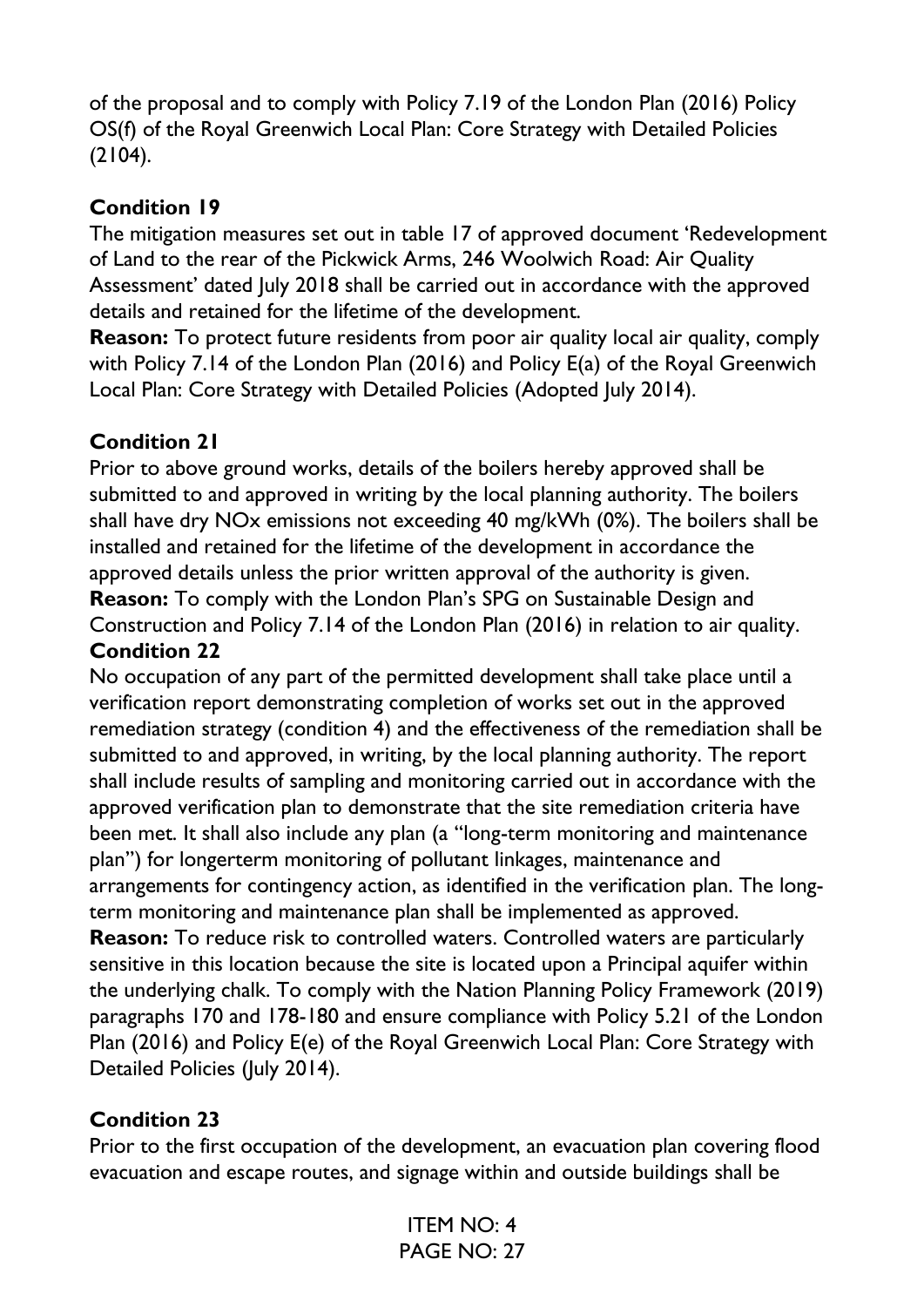submitted to, and approved in writing by, the Local Planning Authority. The evacuation plan and measure identified within it shall fully implemented in accordance with the approved details prior to the occupation of the development and shall be retained for the lifetime of the development.

**Reason:** To minimise the risk of flooding to users of the building and to ensure compliance with Policy 5.12 of the London Plan (2016) and Policy E2 of the Royal Greenwich Local Plan: Core Strategy with Detailed Policies (Adopted July 2014).

### **Condition 24**

Prior to the commencement of works above ground level full details of the refuse storage, recycling facilities and refuse collection arrangements shall be submitted to, and approved in writing by, the Local Planning Authority. Such details shall include but are not limited to: Separate storage areas for bulk storage and bin storage;  $\cdot$ Turning areas to allow the refuse trucks to move in forward motion when entering and exiting the road; · Bin store arrangements for front gardens of houses and ground floor units. · Provision of bin storage for each non-residential unit; including location of any communal collection points for each of the units; details of any enclosures to be provided for all of the external communal collection points; details of management arrangements for movement of refuse to any collection points; The storage and recycling facilities shall in all respects be constructed in accordance with the approved details, before the relevant part of the development is first occupied and maintained for the lifetime of the development.

**Reason:** In order that the Council may be satisfied with the details of the proposal and to ensure compliance with Policy 5.16 of the London Plan (2016) and Policies H5 and DH1 of the Royal Greenwich Local Plan: Core Strategy with Detailed Policies (Adopted July 2014).

### **Condition 25**

No development above ground level shall take place until details shall be submitted to and approved in writing by the Council confirming that:

- a) all future occupiers of the approved development cannot apply for, obtain, or hold an on-street parking permit to park a vehicle on the public highway within the administrative district of the Local Planning Authority (other than a disabled person's badge issued pursuant to section 21 of the Chronically Sick and Disabled Persons Act 1970 or similar legislation); and
- b) all occupiers of the approved development are required to surrender any such permit wrongly issued or held.

**Reason:** To promoted sustainable transport by reducing the need for car travel and to ensure compliance with Policy 6.13 of the London Plan and Policy IM(c) of the Royal Greenwich Local Plan: Core Strategy with Detailed Policies (2014).

## **Informative(s)**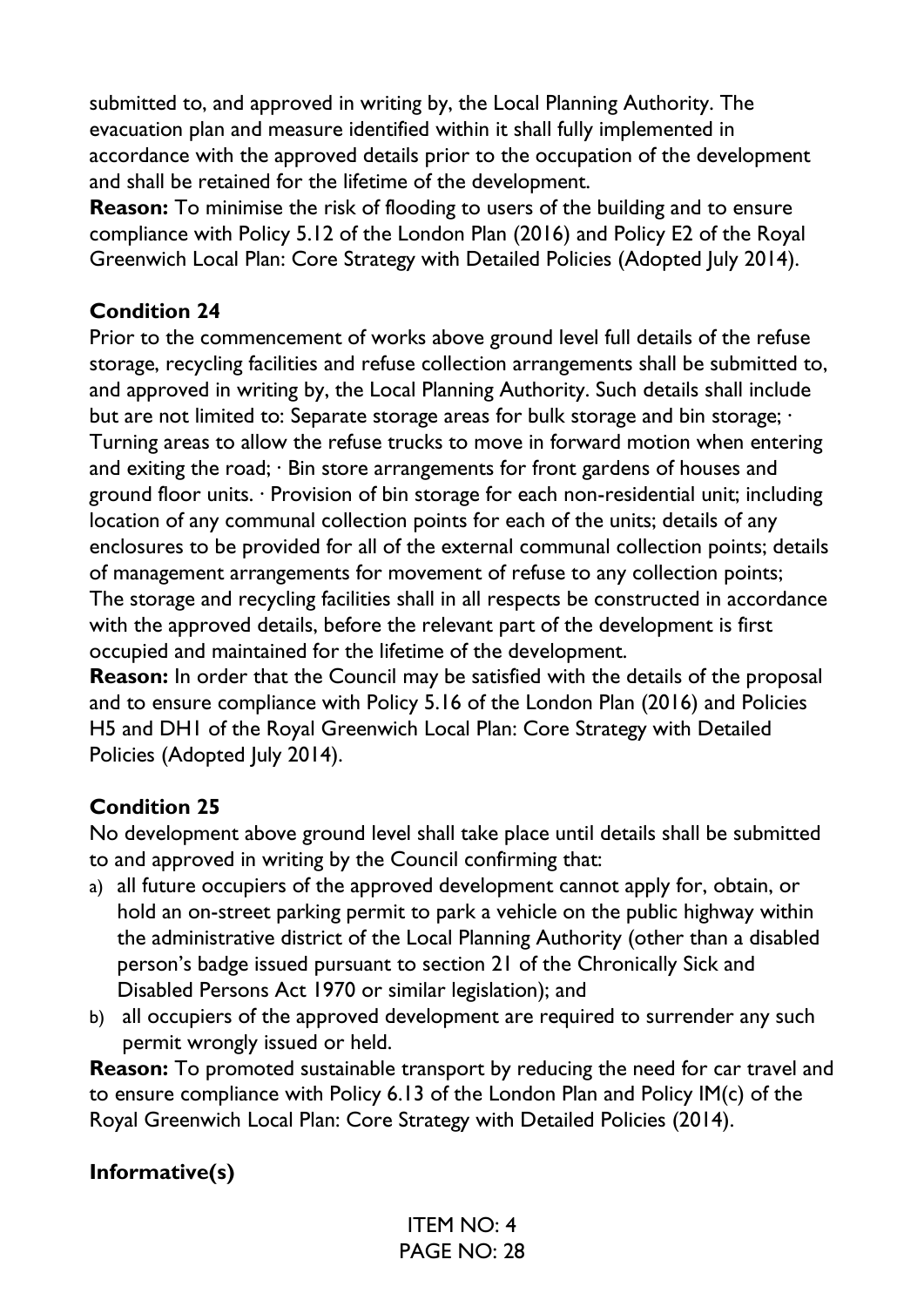- 1. The Council engages with all applicants in a positive and proactive way through specific pre-application enquiries and the detailed advice available on the Council's website. On this particular application, no pre-application advice was sought. However, as the proposal was clearly in accordance with the Development Plan, permission could be granted without any further discussion.
- 2. Piling With respect to any proposals for piling through made ground, we would refer you to the Environment Agency guidance document "Piling and Penetrative Ground Improvement Methods on Land Affected by Contamination: Guidance on Pollution Prevention". NGWCL Centre Project NC/99/73. A Piling Risk Assessment (PRA) is required to demonstrate that the chosen piling method does not result in deformation of the ground that may lead to an increase in the risk of near-surface pollutants migrating to underlying aquifers. The risk assessment must investigate whether the water environment source-pathway-receptor linkages. Further guidance is available on the Environment Agency web site.
- 3. Disposal of soil Contaminated soil that is, or must be disposed of, is waste. Therefore, its handling, transport, treatment and disposal is subject to waste management legislation, which includes: • Duty of Care Regulations 1991 • Hazardous Waste (England and Wales) Regulations 2005 • Environmental Permitting (England and Wales) Regulations 2010 • The Waste (England and Wales) Regulations 2011 Developers should ensure that all contaminated materials are adequately characterised both chemically and physically in line with British Standard BS EN 14899:2005 'Characterization of Waste - Sampling of Waste Materials - Framework for the Preparation and Application of a Sampling Plan' and that the permitting status of any proposed treatment or disposal activity is clear. If in doubt, the Environment Agency should be contacted for advice at an early stage to avoid any delays. If the total quantity of waste material to be produced at or taken off site is hazardous waste and is 500kg or greater in any 12 month period the developer will need to register with us as a hazardous waste producer. Refer to our website at www.environment-agency.gov.uk for more information. Access to the site needs to comply with the requirements of Fire Safety

Guidance Note GN29)

### **Appendix 3 - National, regional and local planning policies and Supplementary Planning Guidance / Documents**

The NPPF (2018)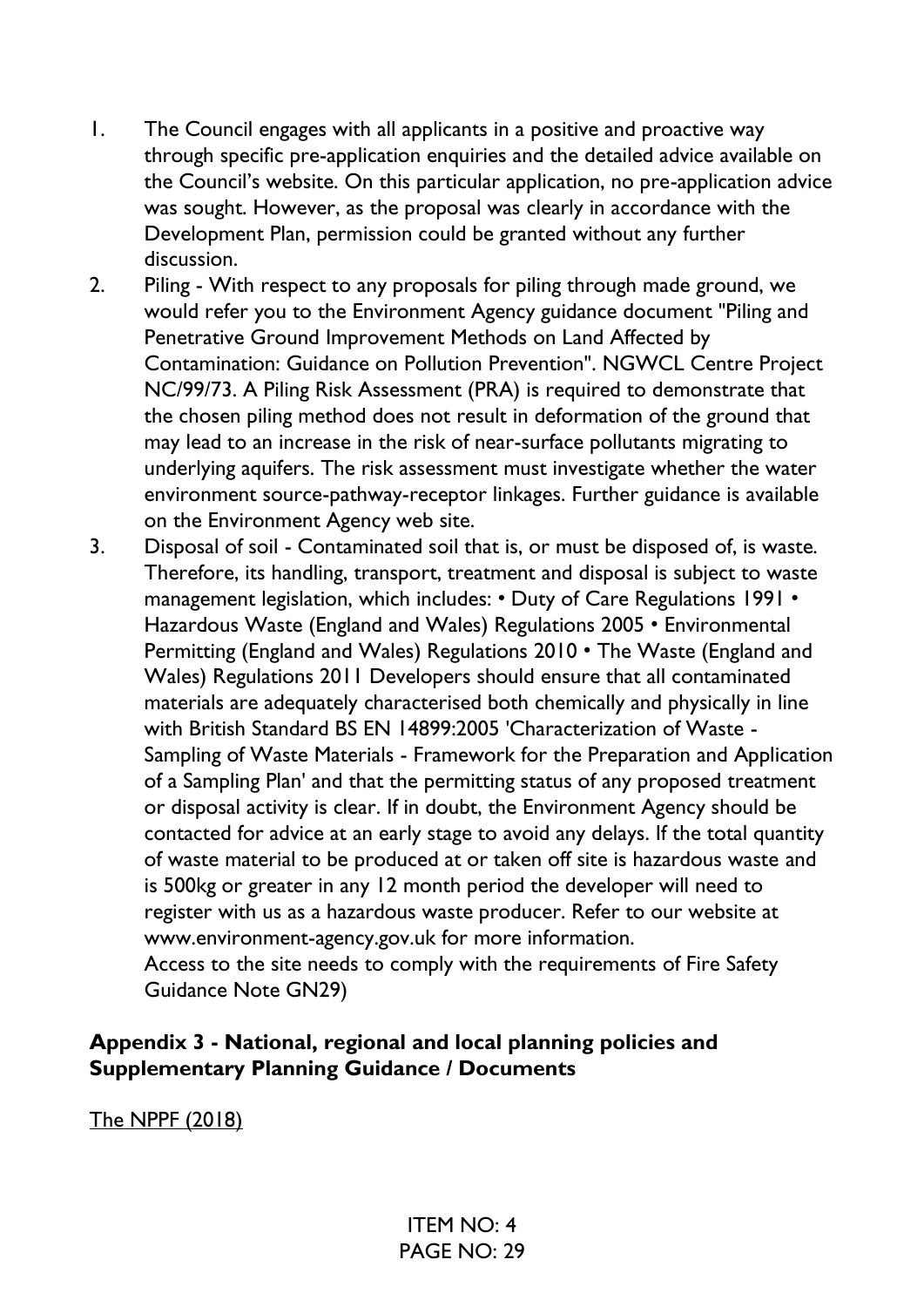The National Planning Policy Framework (NPPF) confirms that applications for planning permission must be determined in accordance with the development plan, unless material considerations indicate otherwise. Of relevance in this instance is:

- Chapter 2 Achieving sustainable development
- Chapter 5 Delivering a sufficient supply of homes
- Chapter 9 Promoting sustainable transport
- Chapter 11 Making effective use of land
- Chapter 12 Achieving well-designed places
- Chapter 14 Meeting the challenge of cline change, flooding and coastal change
- Chapter 16 Conserving and enhancing the historic environment

### The London Plan (2016)

In March 2016 the London Plan (March 2015) was updated with minor amendments. The policies relevant to this application are:

- Policy 3.3 Increasing Housing Supply
- Policy 3.4 Optimising housing potential
- Policy 3.5 Quality and Design of Housing Developments
- Policy 3.8 Housing Choice
- Policy 5.1 Climate change mitigation
- Policy 5.2 Minimising Carbon Dioxide Emissions
- Policy 5.3 Sustainable Design and Construction
- Policy 5.12 Flood Risk Management
- Policy 5.13 Sustainable Drainage
- Policy 6.3 **Assessing effects of development on transport capacity**
- Policy 6.9 Cycling
- Policy 6.12 Road network capacity
- Policy 6.13 Parking
- Policy 7.4 Local character
- Policy 7.6 **Architecture**
- Policy 7.8 **Heritage assets and archaeology**
- Policy 7.15 Reducing and managing noise
- Policy 8.3 Community infrastructure levy

## The Royal Borough of Greenwich Adopted Core Strategy (July 2014)

The Royal Greenwich Local Plan: Core Strategy with Detailed Policies was adopted by the Council on 30th July 2014. The Core Strategy and the London Plan are the borough's statutory development plans. The following lists the relevant strategic